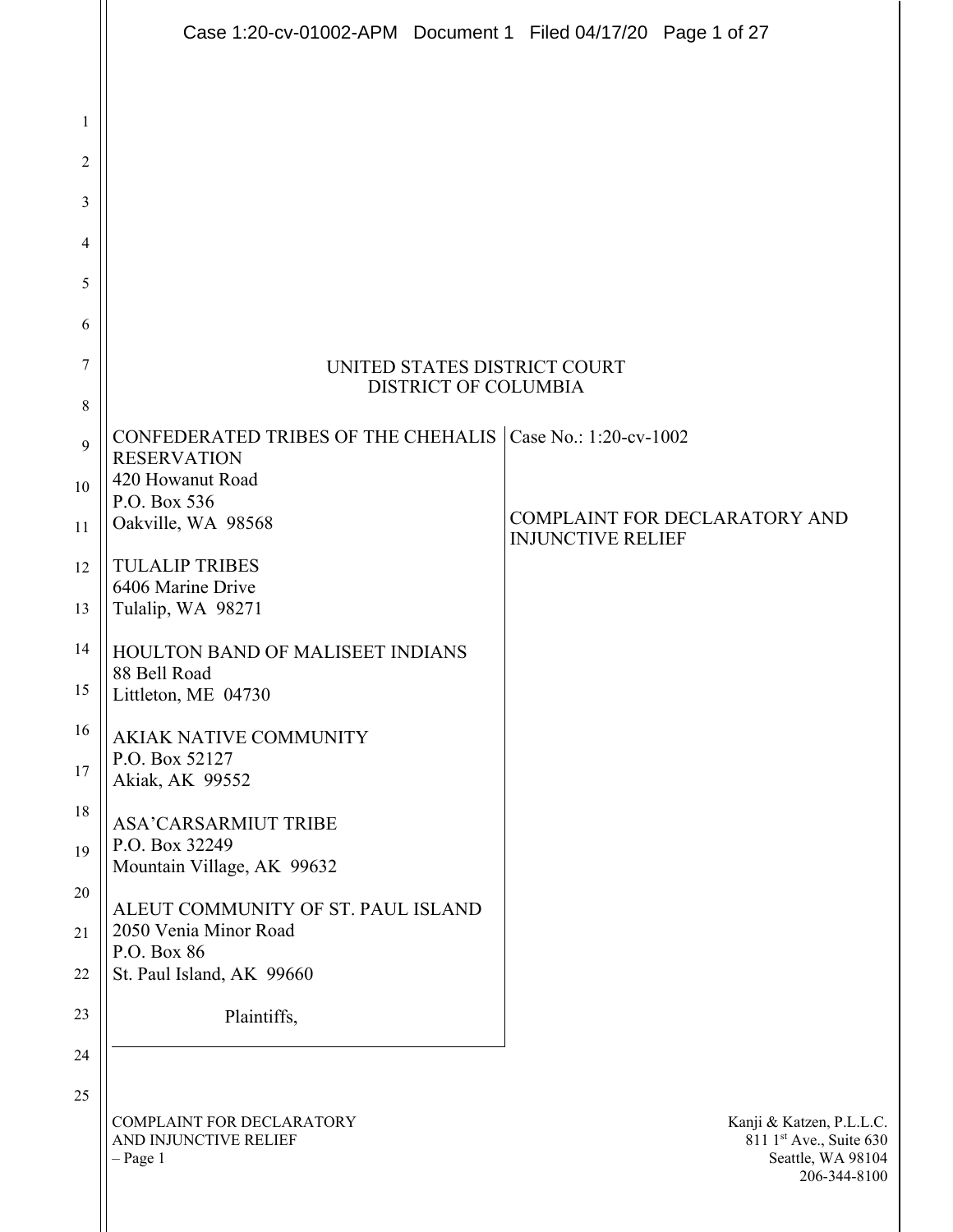v.

1

5

6

7

8

9

10

11

12

13

14

15

16

17

18

19

20

#### 2 3 4 STEVEN MNUCHIN, SECRETARY, UNITED STATES DEPARTMENT OF THE TREASURY 1500 Pennsylvania Ave., N.W. Washington, D.C. 20220

Defendant.

Plaintiffs Confederated Tribes of the Chehalis Reservation ("Chehalis"), Tulalip Tribes ("Tulalip"), Houlton Band of Maliseet Indians ("Houlton Band"), Akiak Native Community ("Akiak"), Asa'carsarmiut Tribe ("Asa'carsarmiut") and Aleut Community of St. Paul Island ("ACSPI"), federally recognized Indian Tribal governments that provide essential governmental services to their citizens, by and through counsel, state and allege as follows:

## **INTRODUCTION**

1. Congress enacted the Coronavirus Aid, Relief, and Economic Security Act ("CARES Act"), H.R. 748, 116th Cong. (2020), which President Trump signed into law on March 27, 2020, to respond to the devastating impacts of the COVID-19 pandemic. Title V of the CARES Act, Section 5001, amends the Social Security Act by creating the Coronavirus Relief Fund ("Section 601") and appropriating \$150,000,000,000 for fiscal year 2020 "payments to States, Tribal governments, and units of local government." Section 601(a)(1). Title V mandates that the Secretary of the United States Department of the Treasury "shall reserve . . . \$8,000,000,000 of such amount for making payments to Tribal governments." Section  $601(a)(2)(B)$ .

21 22

23

24

25

2. There are 574 federally recognized Tribal governments that maintain a government-to-government relationship with the United States. These include Indian tribes and nations in the lower-48 states, such as Chehalis, Tulalip, and the Houlton Band, as well as native

COMPLAINT FOR DECLARATORY AND INJUNCTIVE RELIEF – Page 2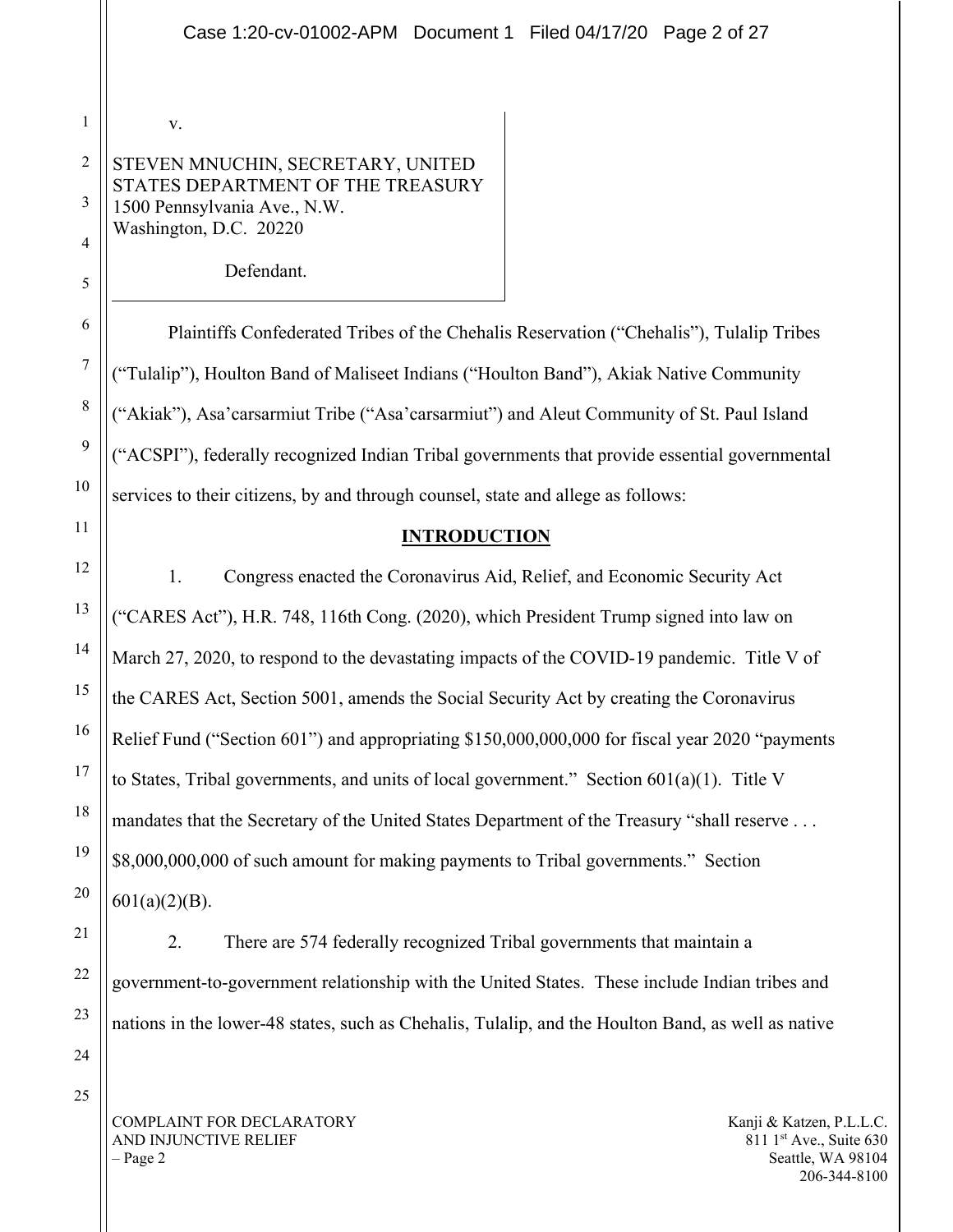#### Case 1:20-cv-01002-APM Document 1 Filed 04/17/20 Page 3 of 27

1 2 3 4 5 6 7 8 villages in Alaska, such as Akiak, Asa'carsarmiut and ACSPI. Defendant Steven Mnuchin, Secretary of the U.S. Department of the Treasury ("Defendant" or "Secretary"), threatens to defy Congress's mandate by diverting Title V relief funds away from these sovereign Tribal governments to more than 230 for-profit corporations incorporated under the laws of the State of Alaska and their shareholders. These "state-chartered and state-regulated private business corporations," *Alaska v. Native Village of Venetie Tribal Government*, 522 U.S. 520, 534 (1998), which conduct business worldwide through dozens of subsidiaries, are not "Tribal governments" and are not eligible to receive Title V funds under the plain language of the CARES Act.

9 10 11 12 13 14 15 16 17 3. The Secretary's designation and treatment of these private corporations as Tribal governments reduces the funds available for allocation and distribution to Plaintiffs, who are in dire need of the funds to support the necessary and increased expenditures caused by the COVID-19 pandemic. The Secretary is required to disburse all \$8,000,000,000 by April 26, 2020, and Plaintiffs' injury is imminent. Plaintiffs accordingly request that the Court preliminarily and permanently enjoin Defendant to allocate and disburse all \$8,000,000,000 reserved by Congress to federally recognized Tribal governments, exclusive of Alaska Native regional corporations and village corporations ("ANCs"), according to a reasonable formula consistent with the CARES Act.

18

19

20

21

22

23

#### **JURISDICTION AND VENUE**

4. This Court has jurisdiction over this action pursuant to 28 U.S.C. §§ 1331 and 1362. Chehalis, Tulalip, the Houlton Band, Akiak, Asa'carsarmiut and ACSPI maintain government-to-government relations with the United States and have governing bodies duly recognized by the Secretary of the U.S. Department of the Interior. Plaintiffs assert claims arising under the Constitution and laws of the United States, including the Administrative

24 25

> COMPLAINT FOR DECLARATORY AND INJUNCTIVE RELIEF – Page 3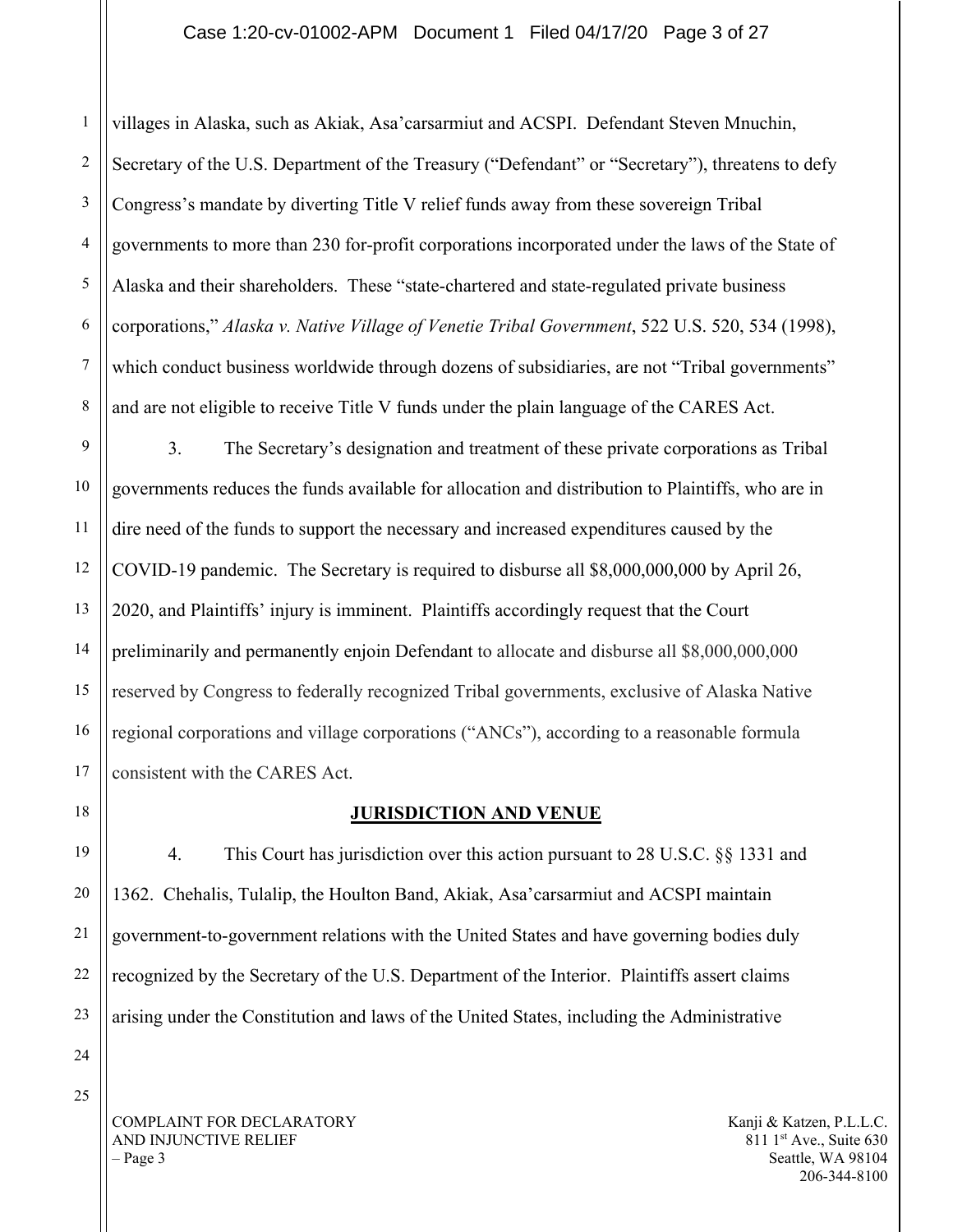1 2 Procedures Act, 5 U.S.C. §§ 701-706. The allegations of the Complaint give rise to an actual controversy within the meaning of 28 U.S.C. § 2201.

3 4 5 5. Venue is proper in this District pursuant to 28 U.S.C. § 1391(e) because the Defendant, the Secretary of the U.S. Department of the Treasury, is an officer of the United States and because a substantial part of the actions or omissions giving rise to the claims occurred in this District, a substantial part of the property that is the subject of the action is situated in this District, and the Defendant maintains his principal place of business in this District.

#### **PLAINTIFFS**

6. Plaintiff Confederated Tribes of the Chehalis Reservation is a federally recognized Indian tribal government whose governing body is recognized by the Secretary of the Interior. *See* Indian Entities Recognized by and Eligible To Receive Services From the United States Bureau of Indian Affairs, 85 Fed. Reg. 5462-01, 5463 (Jan. 30, 2020). Chehalis exercises sovereign powers of self-governance and jurisdiction over the Chehalis Reservation, which was set aside by Executive Order in 1864 at the confluence of the Chehalis and Black Rivers and is located within the exterior boundaries of the State of Washington. Chehalis brings this action on its own behalf and on behalf of its members.

7. Plaintiff Tulalip Tribes is a federally recognized Indian tribal government organized pursuant to the Indian Reorganization Act of 1934, 25 U.S.C. § 5123, whose governing body is recognized by the Secretary of the Interior. *See* Indian Entities Recognized by and Eligible To Receive Services From the United States Bureau of Indian Affairs, 85 Fed. Reg. 5462-01, 5465 (Jan. 30, 2020). Tulalip exercises sovereign powers of self-governance and jurisdiction over the Tulalip Reservation, which was reserved in the 1855 Treaty of Point Elliot

COMPLAINT FOR DECLARATORY AND INJUNCTIVE RELIEF – Page 4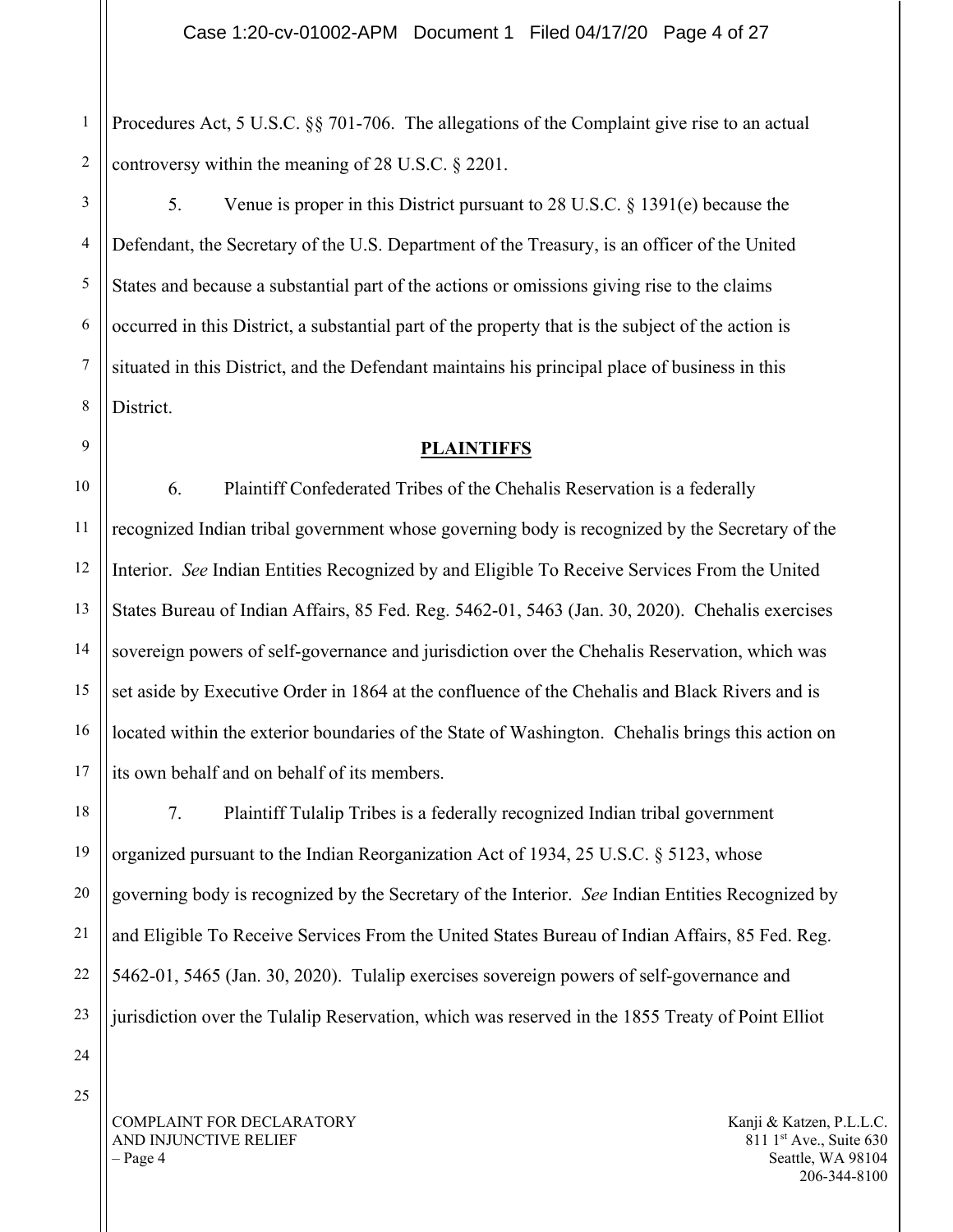#### Case 1:20-cv-01002-APM Document 1 Filed 04/17/20 Page 5 of 27

1 2 and is located within the exterior boundaries of the State of Washington. Tulalip brings this action on its own behalf and on behalf of its members.

3 4 8. Plaintiff Houlton Band of Maliseet Indians is a federally recognized Indian tribal government whose governing body is recognized by the Secretary of the Interior. *See* Indian Entities Recognized by and Eligible To Receive Services From the United States Bureau of Indian Affairs, 85 Fed. Reg. 5462-01, 5463 (Jan. 30, 2020). The Houlton Band exercises sovereign powers of self-governance and jurisdiction over its trust lands located within the exterior boundaries of the State of Maine, lands which were purchased and taken into trust for the benefit of the Band following enactment of the Maine Indian Claims Settlement Act of 1980. The Houlton Band brings this action on its own behalf and on behalf of its members.

9. Plaintiff Akiak Native Community is a federally recognized Indian tribal government located along the Kuskokwim River in Alaska whose governing body is recognized by the Secretary of the Interior. *See* Indian Entities Recognized by and Eligible To Receive Services From the United States Bureau of Indian Affairs, 85 Fed. Reg. 5462-01, 5466 (Jan. 30, 2020). Akiak brings this action on its own behalf and on behalf of its members.

10. Plaintiff Asa'carsarmiut Tribe is a federally recognized Indian tribal government located along the Yukon River in Alaska whose governing body is recognized by the Secretary of the Interior. *See* Indian Entities Recognized by and Eligible To Receive Services From the United States Bureau of Indian Affairs, 85 Fed. Reg. 5462-01, 5466 (Jan. 30, 2020). Asa'carsarmiut brings this action on its own behalf and on behalf of its members.

11. Plaintiff Aleut Community of St. Paul Island is a federally recognized Indian tribal government located on St. Paul Island in the Bering Sea in Alaska whose governing body is recognized by the Secretary of the Interior. *See* Indian Entities Recognized by and Eligible To

COMPLAINT FOR DECLARATORY AND INJUNCTIVE RELIEF  $-$  Page 5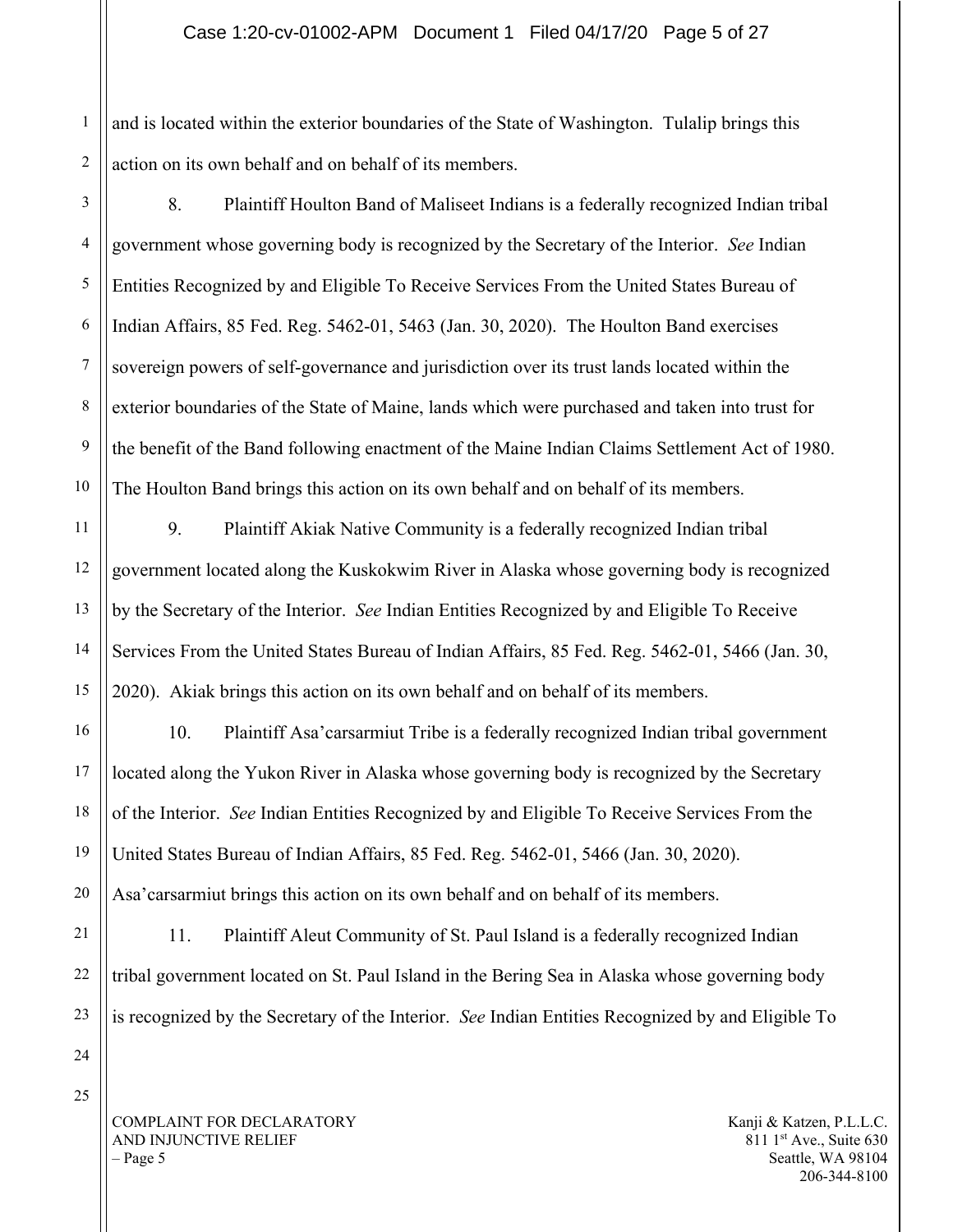1 2 Receive Services From the United States Bureau of Indian Affairs, 85 Fed. Reg. 5462-01, 5467 (Jan. 30, 2020). ACSPI brings this action on its own behalf and on behalf of its members.

**DEFENDANT**

12. Defendant Steven Mnuchin, the Secretary of the U.S. Department of the Treasury ("Treasury"), is charged by Congress with allocating and distributing relief funds to Tribal governments under Title V of the CARES Act and is sued in his official capacity. Defendant's actions violate the plain language of the Act and threaten Plaintiffs with imminent irreparable injury, as set forth below.

3

4

5

6

7

8

9

## **THE CORONAVIRUS AND COVID-19 PANDEMIC**

10 11 12 13 14 15 13. In December 2019, a new coronavirus known as SARS-CoV-2 was detected in Wuhan, Hubei Province, People's Republic of China, causing outbreaks of the coronavirus disease COVID-19. On March 11, 2020, the World Health Organization declared that the COVID-19 outbreak can be characterized as a pandemic, stating its deep concern over both the alarming levels of spread and severity, and the alarming levels of inaction as the rates of infection continued to rise across the world. $<sup>1</sup>$ </sup>

16 17 18 19 14. On March 13, 2020, President Trump issued a Proclamation on Declaring a National Emergency Concerning the Novel Coronavirus Disease (COVID-19) Outbreak, recognizing the preventative and proactive measures taken by all levels of government to slow the spread of the virus and treat those affected. $2$ 

21

22

<sup>20</sup>

<sup>&</sup>lt;sup>1</sup> Tedros Adhanom Ghebreyesus, *WHO Director-General's opening remarks at the media briefing on COVID-19*, World Health Org. (Mar. 11, 2020), https://www.who.int/dg/speeches/detail/who-directorgeneral-s-opening-remarks-at-the-media-briefing-on-covid-19---11-march-2020.

<sup>23</sup> 24 2 Proclamation on Declaring a National Emergency Concerning the Novel Coronavirus Disease (COVID-19) Outbreak, The White House (Mar. 13, 2020), https://www.whitehouse.gov/presidentialactions/proclamation-declaring-national-emergency-concerning-novel-coronavirus-disease-covid-19 outbreak/.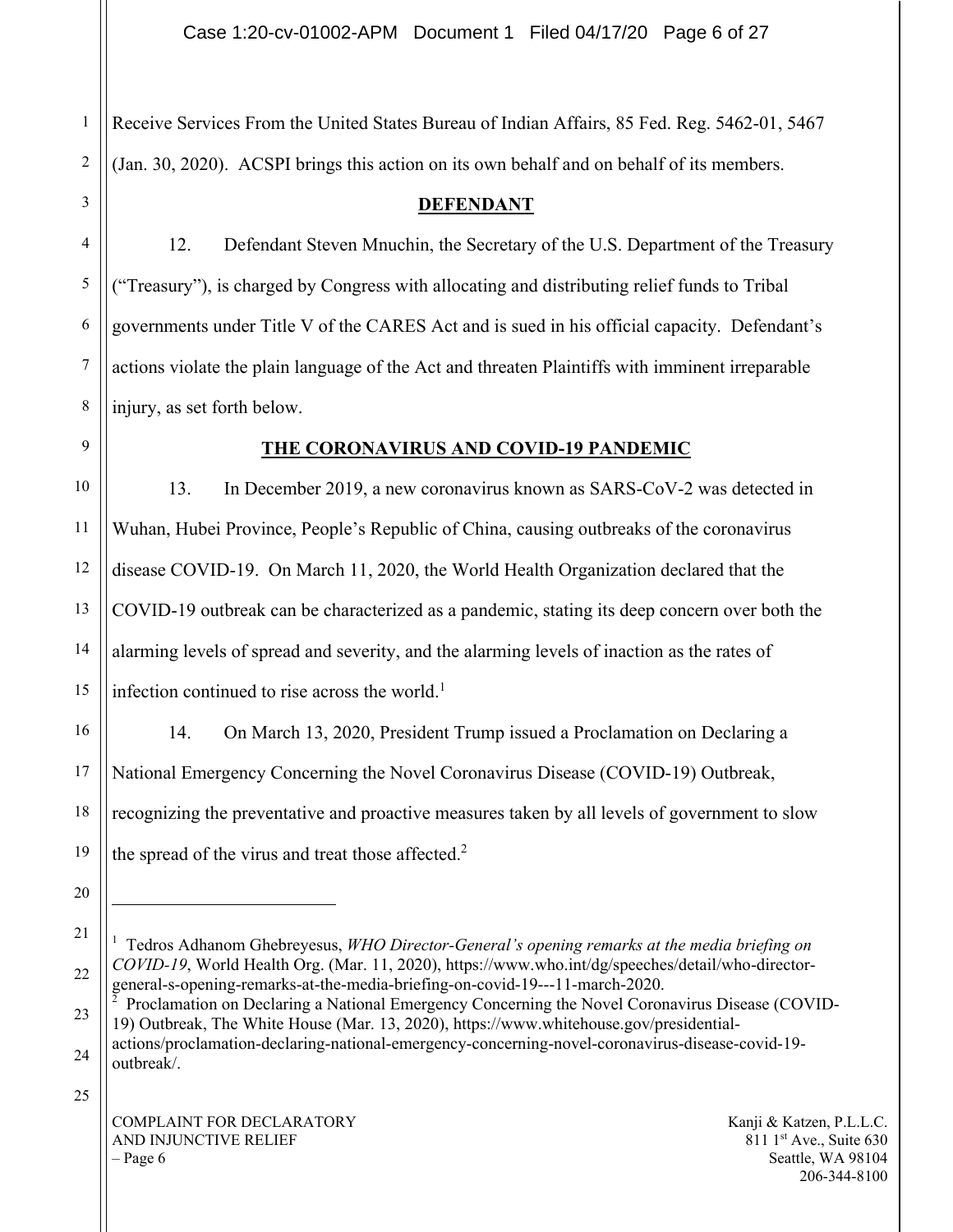4 15. According to the Centers for Disease Control and Prevention (CDC), as of April 15, 2020, the United States has experienced 632,548 confirmed cases of COVID-19, and suffered  $31,071$  deaths.<sup>3</sup> The CDC reports that "[t]he federal government is working closely with state, local, tribal, and territorial partners, as well as public health partners, to respond to this situation."<sup>4</sup>

16. COVID-19 is causing devastating harm in Indian country. By way of just a few examples, as of April 15, 2020, the Navajo Nation alone has reported 921 cases and 38 deaths related to COVID-19.<sup>5</sup> The Pueblo of Zuni has reported 33 cases.<sup>6</sup> And the Cherokee Nation has reported 28 cases with one fatality as of April 9.<sup>7</sup> Native Americans suffer from disproportionately high rates of diabetes, cancer, heart disease, asthma, which subject them to greater risk of fatal complications from COVID-19.

12

13

14

15

16

17

18

19

1

2

3

5

6

7

8

9

10

11

## **THE IMPACT OF COVID-19 ON PLAINTIFFS' GOVERNMENTS AND CITIZENS**

17. In creating the Title V Tribal government stabilization fund, numerous members of Congress spoke directly to the tremendous hardships that COVID-19 has inflicted on federally recognized Tribal governments. These governments have needed to engage in robust public health activities and to provide enhanced health care and other essential public services in response to the pandemic. Simultaneously, the revenues from tribally-owned businesses that

<sup>&</sup>lt;sup>3</sup> Ctrs. for Disease Control and Prevention, *Cases in U.S.*, https://www.cdc.gov/coronavirus/2019ncov/cases-updates/cases-in-us.html (last visited Apr. 16, 2020).

<sup>20</sup> 4 Ctrs. for Disease Control and Prevention, *Situation Summary*, https://www.cdc.gov/coronavirus/2019 ncov/cases-updates/summary.html (last updated Apr. 7, 2020).

<sup>21</sup> 22 5 Press Release, Office of the President and Vice President, The Navajo Nation, *83 New Cases of COVID-19 and Five More Deaths Reported* (Apr. 15, 2020), https://tinyurl.com/y744pcpg.

<sup>23</sup> 6 Press Release, Pueblo of Zuni, *Public Notice to the Zuni Community* (Apr. 15, 2020), http://www.ashiwi.org/COVID19/DailyPSAUpdate4-15-20.pdf.

<sup>24</sup> 7 Chris Polansky, *Following First Death, Cherokee Nation Braces for Increase in Coronavirus Cases*, Pub. Radio Tulsa (Apr. 9, 2020), https://www.publicradiotulsa.org/post/following-first-death-cherokeenation-braces-increase-coronavirus-cases.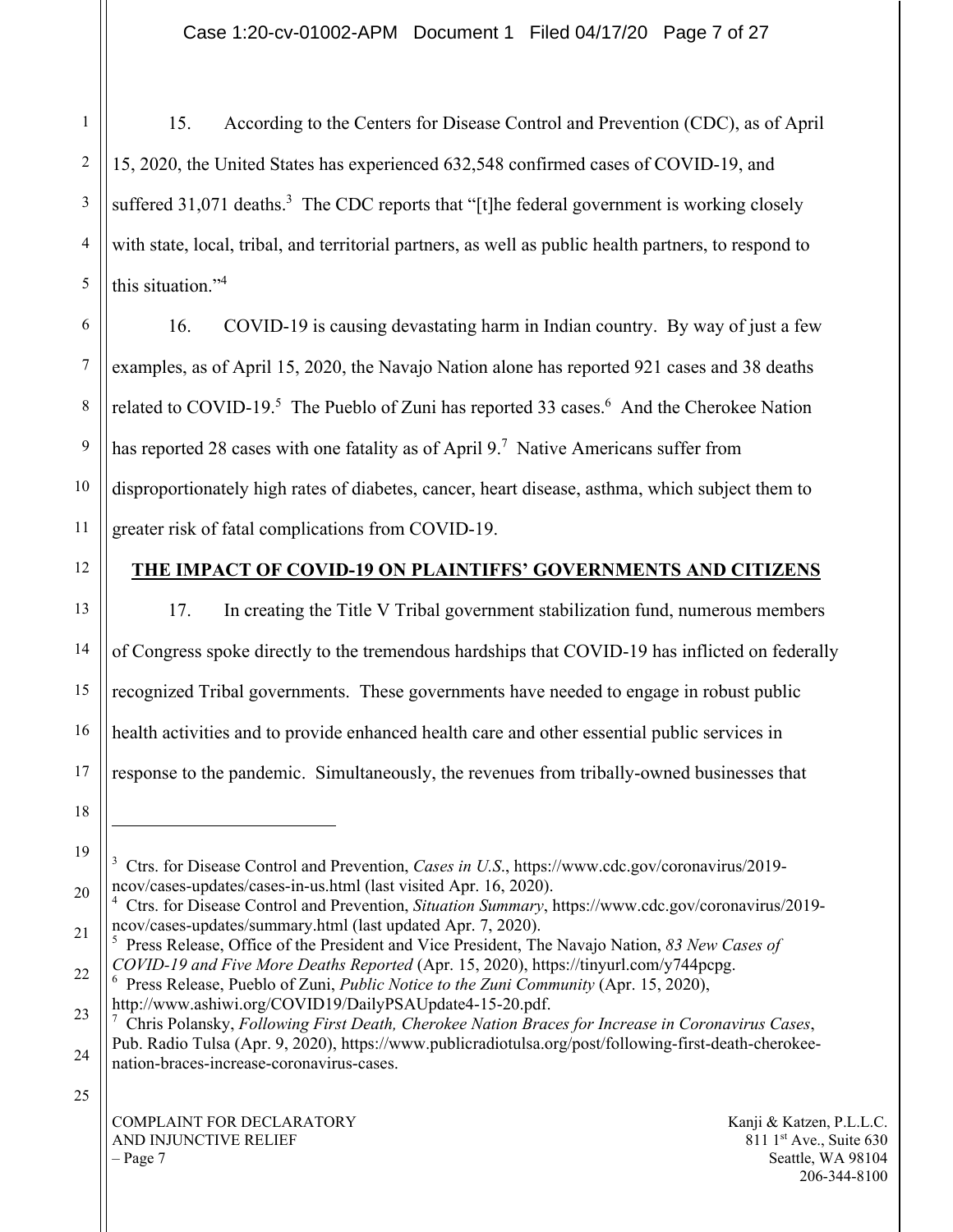#### Case 1:20-cv-01002-APM Document 1 Filed 04/17/20 Page 8 of 27

1 would normally support those governmental activities have evaporated overnight because Tribal governments have closed those businesses to help fight the virus and protect their communities, especially their elders and other high risk populations.

Chehalis

18. The Chehalis Reservation comprises 5,420 acres of trust and fee lands located in southwest Washington State. Chehalis has 979 members.

19. Chehalis provides government services throughout the Chehalis Reservation, including, inter alia, public safety and police services; jail services; a civil and criminal court system; critical infrastructure, such as water treatment plants; maintenance services for government and community facilities; a health clinic; behavioral health and social services; natural resource protection and enforcement; planning and licensing; elder care programs; Early Head Start and Head Start programs; and community programs for youth and adults.

20. Chehalis business enterprises on the Chehalis Reservation include a casino, two hotels, the Great Wolf Lodge (an indoor water park), fast food franchises, and three gas stations with convenience stores.

21. In response to the COVID-19 crisis, Chehalis has declared a State of Emergency and issued a shelter in place order. Chehalis has placed non-essential employees on administrative leave and closed all of its enterprises, except the gas stations. The closure of these enterprises has nearly eliminated Chehalis's tax base and other revenue streams, which fund essential government services and employee salaries.

22. Chehalis has incurred substantial additional expenses to address the COVID-19 crisis. Chehalis created an Incident Operation Center, which is tasked with providing assistance to Reservation residents and maintaining basic services such as, inter alia, clinic operations,

COMPLAINT FOR DECLARATORY AND INJUNCTIVE RELIEF – Page 8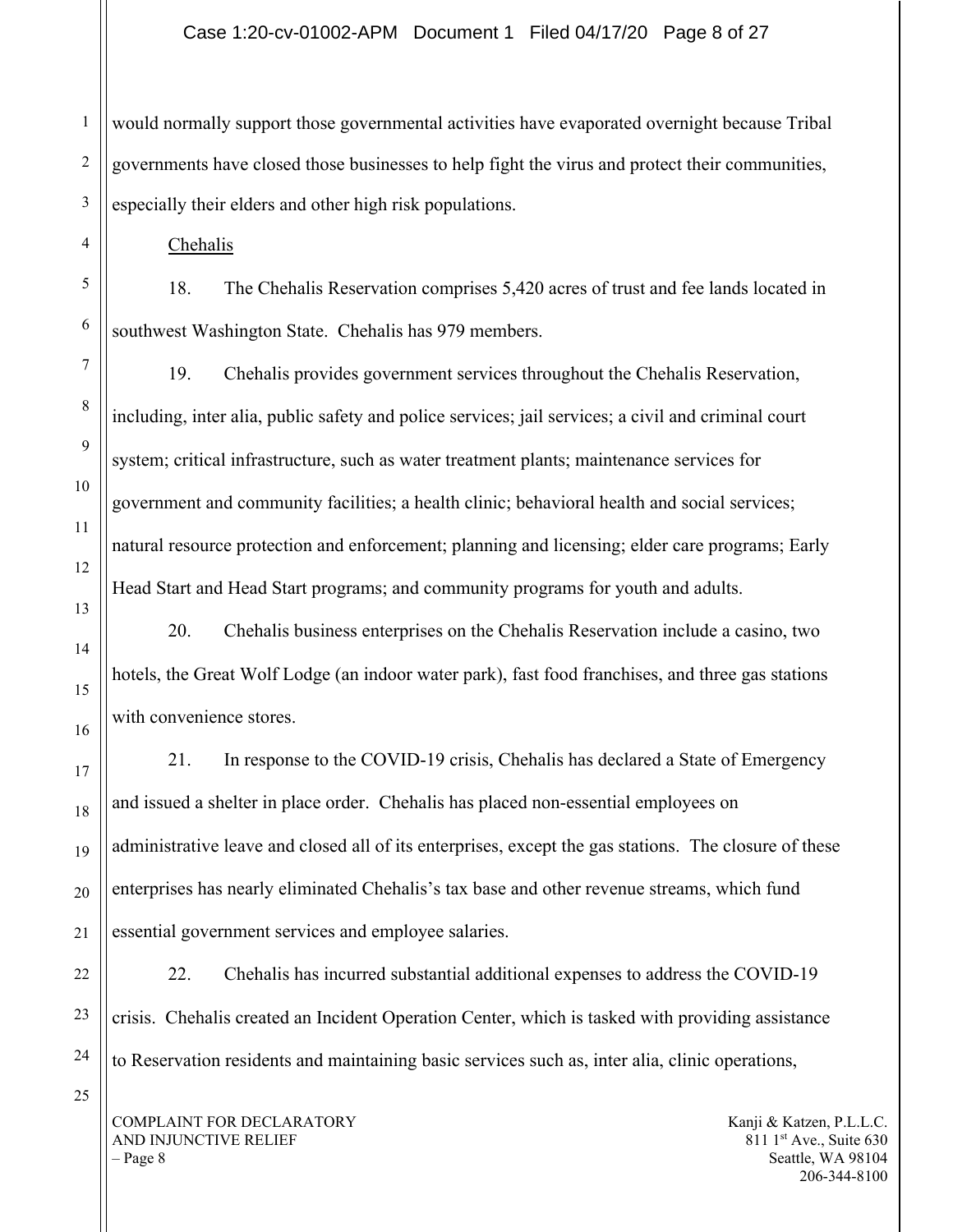### Case 1:20-cv-01002-APM Document 1 Filed 04/17/20 Page 9 of 27

meals for elders and children who normally eat at school, garbage and sanitation services, policing, and other basic services. The emergency services provided by Chehalis during the State of Emergency are unbudgeted expenses.

23. As of April 16, 2020, Chehalis's emergency efforts have prevented any COVID-19 cases on the Chehalis Reservation.

Tulalip

24. The Tulalip Indian Reservation comprises 22,000 acres of trust and fee lands located north of Everett in Snohomish County, Washington. Tulalip has 4,977 members, with 2,700 of those members residing on the Reservation. The Reservation has approximately 15,000 residents in total, of which approximately 12,000 are non-Indians.

25. Tulalip provides government services throughout the Tulalip Indian Reservation, including public safety and police services; a fire department; jail services through a contract with Snohomish County; a civil and criminal court system; critical infrastructure, such as water treatment plants; maintenance services for government and community facilities; a health clinic and various treatment programs; behavioral health and social services; natural resource protection and enforcement; planning and licensing; elder support programs; child care services; early childhood and other educational programs; child welfare services; tribal employment programs; housing services; emergency management; a domestic violence safe house; and licensing, permitting, and other regulatory services.

26. Tulalip business enterprises on the Reservation include the Tulalip Resort Casino and Resort Hotel, Tulalip Amphitheatre, Quil Ceda Creek Casino, Tulalip Bingo, Tulalip Broadband, Salish Networks, the Tulalip Liquor & Smoke Shop, and two gas stations with

COMPLAINT FOR DECLARATORY AND INJUNCTIVE RELIEF – Page 9

Kanji & Katzen, P.L.L.C. 811 1<sup>st</sup> Ave., Suite 630 Seattle, WA 98104 206-344-8100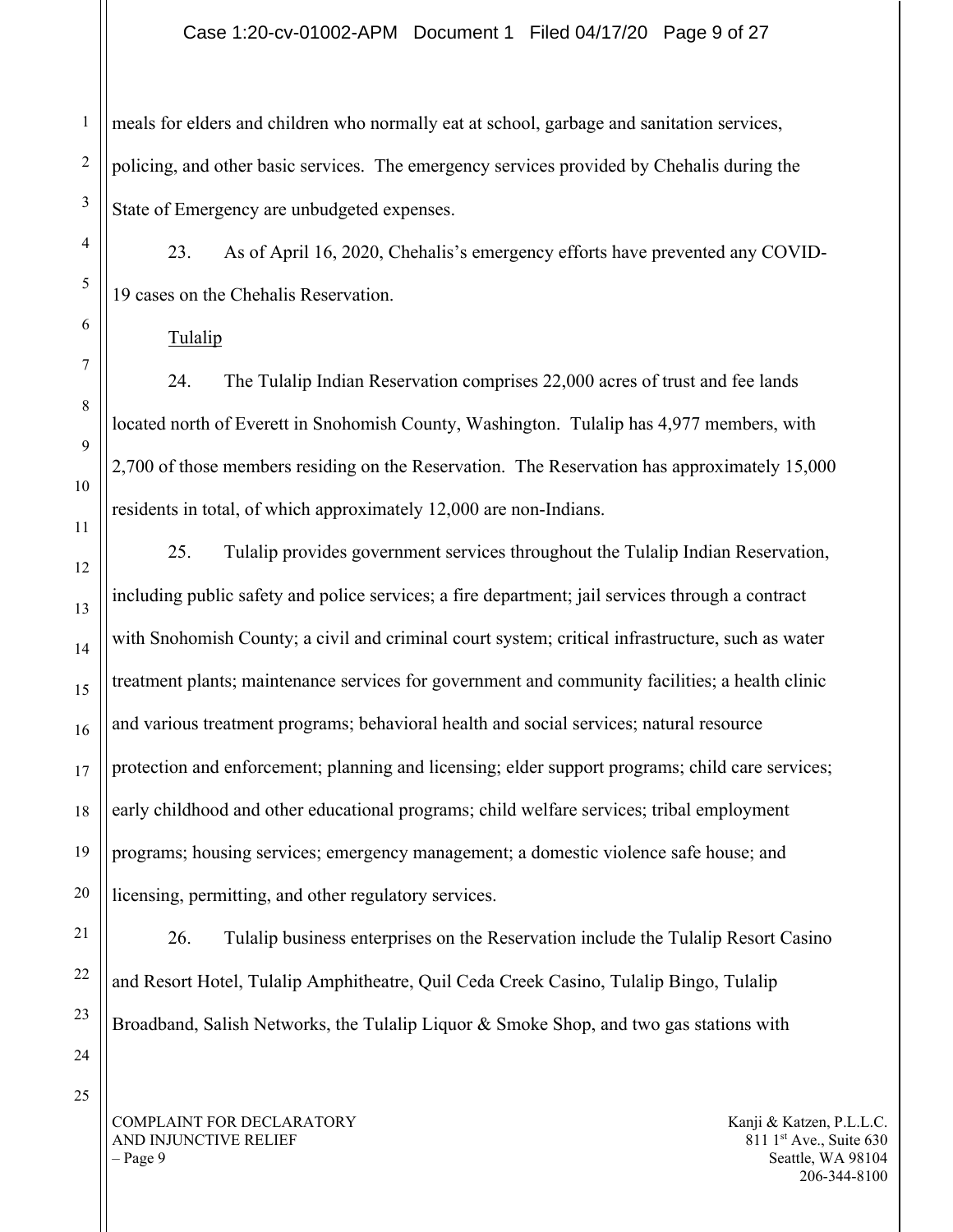### Case 1:20-cv-01002-APM Document 1 Filed 04/17/20 Page 10 of 27

associated convenience stores. Tulalip also engages in extensive commercial leasing on the Reservation, including to national retailers such as Seattle Premium Outlets (Simon Property Group), Walmart, Home Depot, Cabela's, and numerous restaurants.

27. Snohomish County had the first confirmed case of COVID-19 in the United States, just miles down Interstate-5 from the Tulalip Reservation. In response to the COVID-19 crisis, Tulalip issued a Stay at Home Emergency Order, closed its government offices, and closed all of its enterprises, except Salish Networks and the gas stations. The closure of these enterprises has almost entirely eliminated Tulalip's tax base and other revenue streams, which fund essential government services and employee salaries.

28. Tulalip has incurred substantial additional expenses to address the COVID-19 crisis. Tulalip has mobilized its emergency management team, increased COVID-19 testing capabilities, procured additional personal protective equipment (PPE), repurposed its health clinic for acute care, established a telemedicine service, converted tribal community buildings for quarantine of exposed individuals, purchased an additional ambulance, and increased spending on services like tribal elder checks and food distribution programs. The emergency services provided by Tulalip during the COVID-19 crisis are unbudgeted expenses.

29. On March 17, 2020, Tulalip had its first positive case of coronavirus. As of April 16, 2020, Tulalip has had ten confirmed COVID-19 cases, eight of whom have recovered. Tulalip has suffered one COVID-19-related death thus far.

Houlton Band

30. The Houlton Band has 1,835 tribal citizens and 1,444 acres of trust and fee lands located in Aroostook County in northeastern Maine.

COMPLAINT FOR DECLARATORY AND INJUNCTIVE RELIEF  $-$  Page 10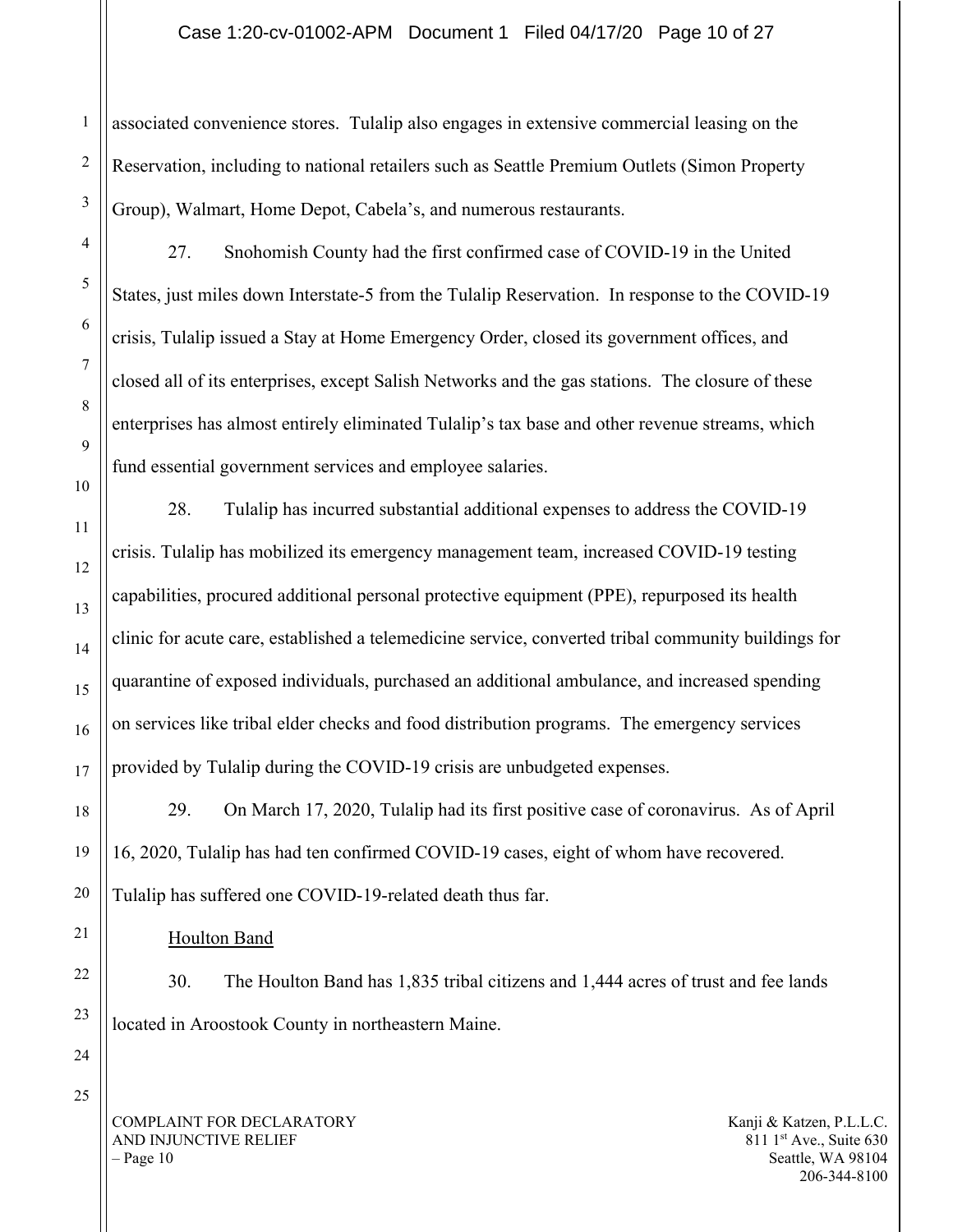Case 1:20-cv-01002-APM Document 1 Filed 04/17/20 Page 11 of 27

31. As of March 16, 2020, the Tribal Chief declared a Public Health Emergency on behalf of the Houlton Band of Maliseet Indians, which included a work-from-home order. Since that time, the Houlton Band has been working to build its staff's capacity to effectively and efficiently work from home. On March 16, 2020, the Band also closed two of its businesses, a campground and a roller-skating rink, which frequently host parties and weddings. The Band does not have any large businesses (and has no gaming enterprise) that produce substantial revenue.

32. The Houlton Band is located in a rural area, where its citizens already experience significant health disparities. As a result of COVID-19, the Band has opened an emergency food pantry to assist with food security needs, and has been helping to support citizens who have lost their jobs. While experiencing revenue losses, the Band has also had to incur overtime costs for essential and Emergency Operation Center staff. The COVID-19 pandemic has imposed substantial financial needs and hardships on the Houlton Band.

Akiak

33. The Akiak Native Community has 535 enrolled tribal members and 29.16 acres of fee lands located in Akiak, Alaska. Akiak is located along the Kuskokwim River and is only accessible by air and water. On March 26, 2020, the Akiak Council declared a Public Health Emergency on behalf of tribal members, which included the closure of Akiak's small gaming operation and recreational activities. This Public Health Emergency also closed the community to non-essential travel.

34. The closest hospital with physicians, respiratory relief, and testing supplies is in Bethel, Alaska, which is approximately 30 air miles and 60 land miles away. It is only

COMPLAINT FOR DECLARATORY AND INJUNCTIVE RELIEF  $-$  Page 11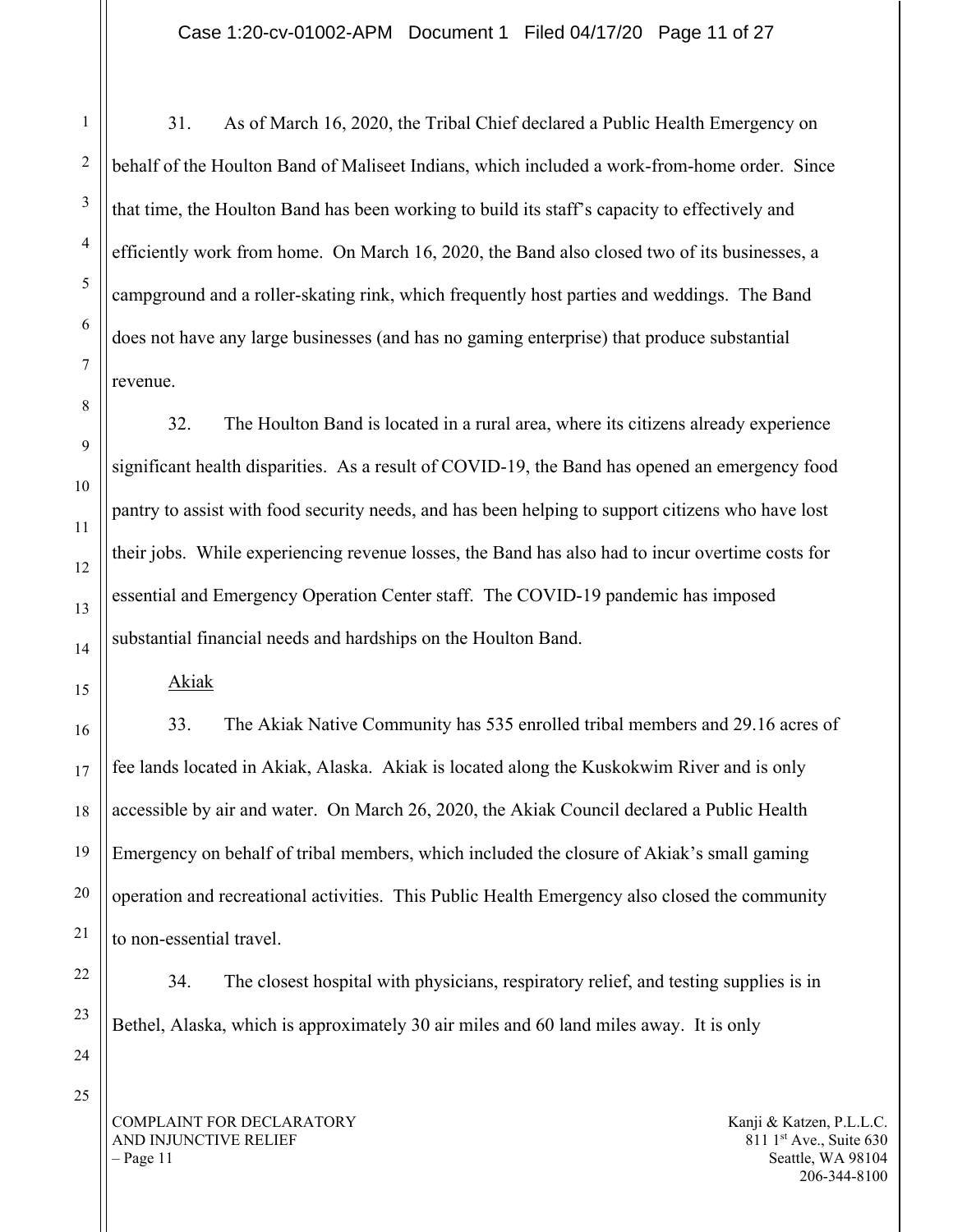#### Case 1:20-cv-01002-APM Document 1 Filed 04/17/20 Page 12 of 27

accessible by air at this time. While the community of Akiak has a local health clinic, the tribal community has gone for days at a time without any health care services due to the unavailability of the one trained health aide.

35. As a result of the COVID-19 pandemic, Akiak has started a food bank to provide for families in need, has distributed cleaning supplies, is providing water and sewer service to those with disconnected service due to non-payment, and has identified sites to quarantine families. Akiak depends on its small gaming operation for community funding, and its closure has created financial hardship for tribal government.

Asa'carsarmiut

36. The COVID-19 pandemic has increased the significant challenges facing the Asa'carsarmiut Tribe. The Tribe must address the needs of its homeless families as well as of the many intergenerational families who live in overcrowded substandard housing, lacking water and sewer services. These conditions create a danger to the entire community, and the Tribe is unable to obtain necessary sanitary products because there is no airline service currently. Prior to the pandemic, the Tribe was working to construct a new tribal government office building, but those efforts have been halted, and the current building does not support proper social distancing work areas and is very difficult to sanitize. While the Tribe has a small gaming office, it has been closed due to COVID-19 and the Tribe is unable to raise critical funds to meet its needs.

ACSPI

37. The Aleut Community of Saint Paul Island is an isolated fishing community located in the middle of the Bering Sea. ACSPI has a total of 1,554 tribal members, with 95% of St. Paul's population being ACSPI tribal members. The ACSPI, including its representative

COMPLAINT FOR DECLARATORY AND INJUNCTIVE RELIEF  $-$  Page 12

Kanji & Katzen, P.L.L.C.  $811 \text{ 1st}$  Ave., Suite 630 Seattle, WA 98104 206-344-8100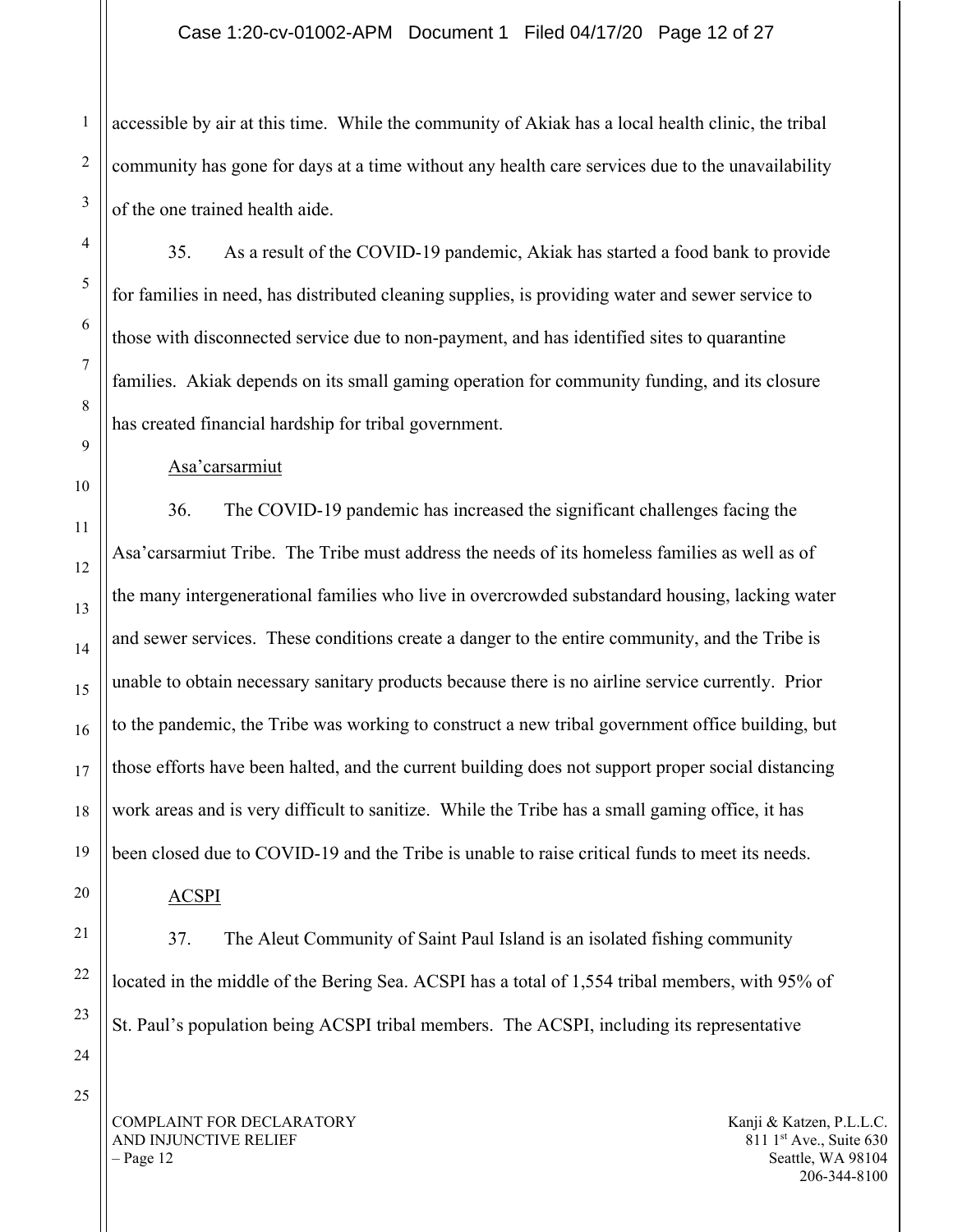sovereign governing body the Tribal Government of St. Paul, its tribal businesses, and its tribal fishermen represent approximately two-thirds of St. Paul's local economy and jobs. The ACSPI employs between 80-100 year-round staff. Tribal fishermen employ an additional 75 residents.

38. In the past four weeks, due to COVID-19 the community has lost its only passenger airline to bankruptcy, leaving ACSPI isolated and without any means of reaching the 800-mile distant Alaska mainland for necessary health care and other critical needs. While the fishing market has collapsed, ACSPI has devoted almost every available Tribal government resource to responding to the pandemic threat. The financial impacts on ACSPI and its tribal members are immense, as it seeks to charter planes, establish quarantine facilities, and deal with the sudden and severe economic dislocations from the COVID-19 pandemic. On April 2, 2020, the President of the Tribal Government declared a COVID-19 Public Health Disaster.

## **CONGRESS APPROPRIATED CORONAVIRUS RELIEF FUNDS FOR TRIBAL GOVERNMENTS, WHICH DO NOT INCLUDE ALASKA NATIVE CORPORATIONS**

39. Title V of the CARES Act, Section 5001, amends the Social Security Act by creating the Coronavirus Relief Fund ("Section 601") and appropriating \$150,000,000,000 for fiscal year 2020 "payments to States, Tribal governments, and units of local government." Section 601(a)(1). Title V mandates that the Secretary of the U.S. Department of the Treasury "shall reserve . . . \$8,000,000,000 of such amount for making payments to Tribal governments." Section 601(a)(2)(B). The Secretary is required to disburse these stabilization funds to Tribal governments "not later than 30 days after the date of enactment of this section," Section 601(b)(1), that is by April 26, 2020.

40. States, Tribal governments, and units of local government must use Title V funds "to cover only those costs of the State, Tribal government, or unit of local government that— (1)

COMPLAINT FOR DECLARATORY AND INJUNCTIVE RELIEF  $-$  Page 13

Kanji & Katzen, P.L.L.C. 811 1<sup>st</sup> Ave., Suite 630 Seattle, WA 98104 206-344-8100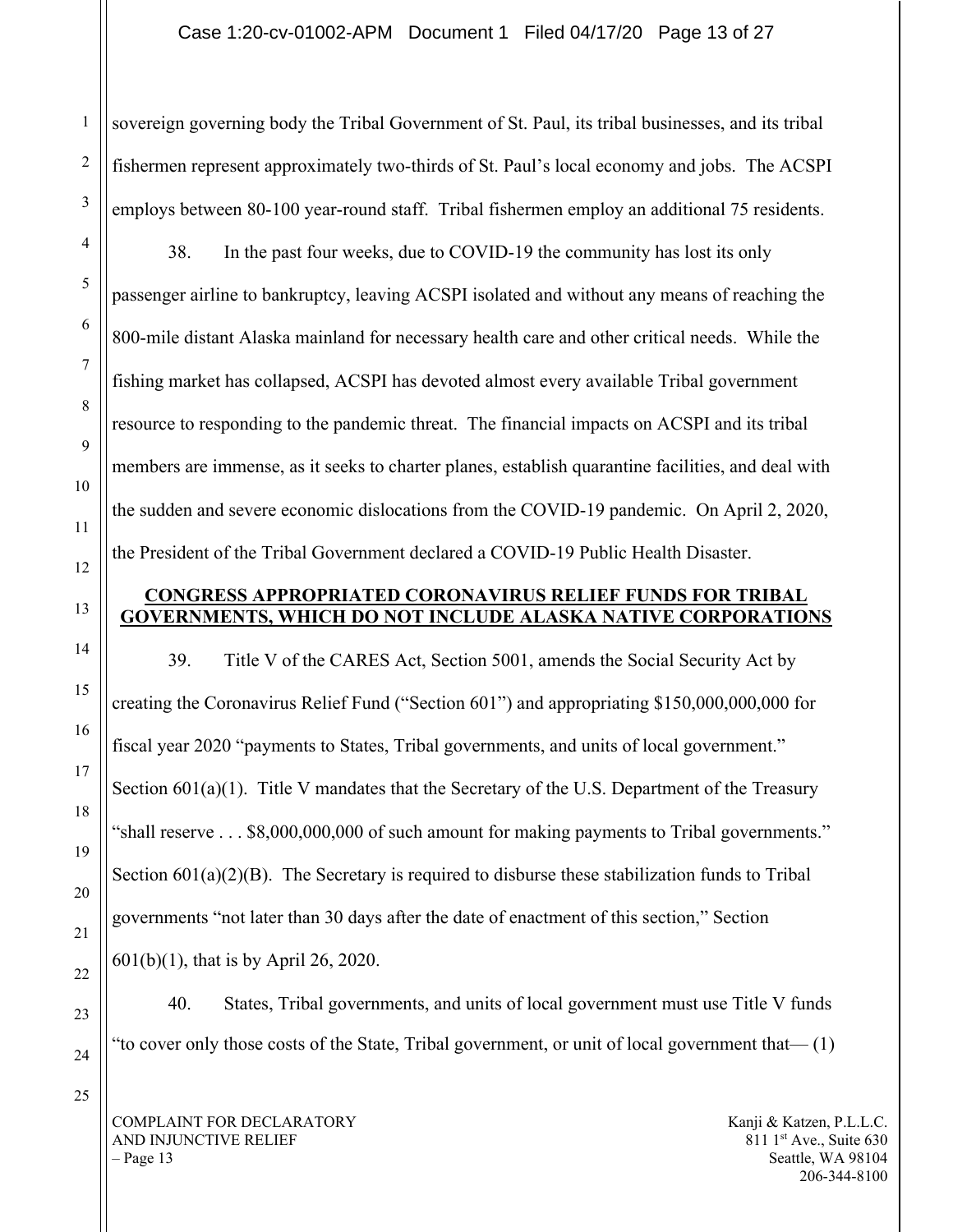#### Case 1:20-cv-01002-APM Document 1 Filed 04/17/20 Page 14 of 27

1 2 3 4 are necessary expenditures incurred due to the public health emergency with respect to the Coronavirus Disease 2019 (COVID–19); (2) were not accounted for in the budget most recently approved as of the date of enactment of this section for the State or government; and (3) were incurred during the period that begins on March 1, 2020, and ends on December 30, 2020." Section 601(d).

41. The portion of the \$8,000,000,000 paid "to a Tribal government shall be the amount the Secretary shall determine, in consultation with the Secretary of the Interior and Indian Tribes, that is based on increased expenditures of each such Tribal government (or a tribally-owned entity of such Tribal government) relative to aggregate expenditures in fiscal year 2019 by the Tribal government (or tribally-owned entity) and determined in such manner as the Secretary determines appropriate to ensure that all amounts available under subsection  $(a)(2)(B)$ for fiscal year 2020 are distributed to Tribal governments." Section  $601(c)(7)$ .

 42. Congress defined the three types of governments to whom the Secretary may pay relief funds. "The term 'State' means the 50 States, the District of Columbia, the Commonwealth of Puerto Rico, the United States Virgin Islands, Guam, the Commonwealth of the Northern Mariana Islands, and American Samoa." Section  $601(g)(4)$ . "The term 'unit of local government' means a county, municipality, town, township, village, parish, borough, or other unit of general government below the State level with a population that exceeds 500,000." Section  $601(g)(2)$ .

43. Under Title V, "[t]he term 'Tribal government' means the *recognized governing body* of an Indian Tribe." Section 601(g)(5) (emphasis added). Title V further provides that "[t]he term 'Indian Tribe' has the meaning given that term in section 4(e) of the Indian Self-Determination and Education Assistance Act  $(25 \text{ U.S.C. } 5304(e))$ ." Section  $601(g)(1)$ .

25

COMPLAINT FOR DECLARATORY AND INJUNCTIVE RELIEF – Page 14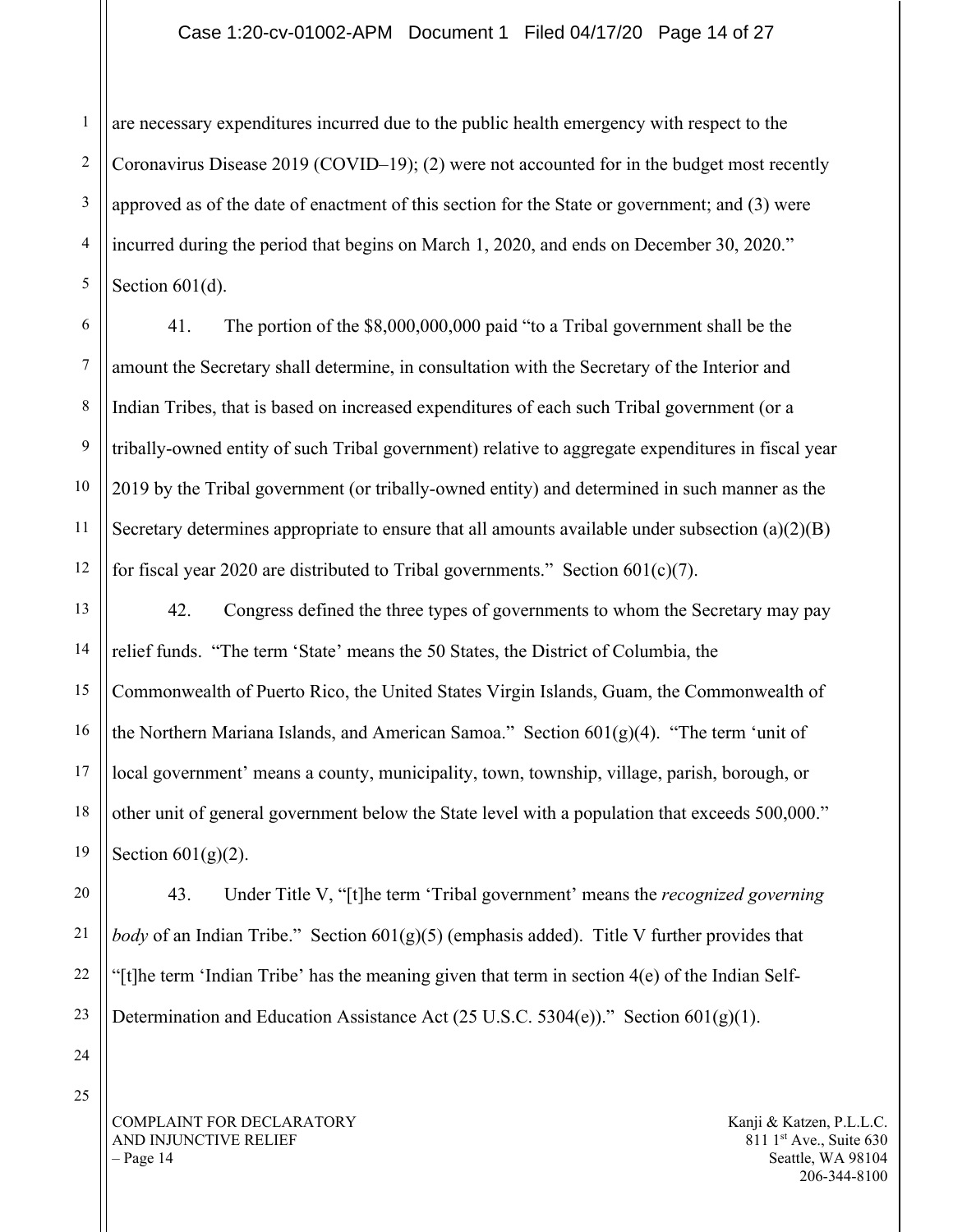1 2 3 4 5 6 44. The Indian Self-Determination and Education Assistance Act (ISDEAA) defines "Indian tribe" as "any Indian tribe, band, nation, or other organized group or community, including any Alaska Native village or regional or village corporation as defined in or established pursuant to the Alaska Native Claims Settlement Act (85 Stat. 688) [43 U.S.C. § 1601 et seq.], *which is recognized as eligible for the special programs and services provided by the United States to Indians because of their status as Indians*." 25 U.S.C. § 5304(e) (emphasis added). This definition includes "any Alaska Native village or regional or village corporation" *but only if* it "is recognized as eligible for the special programs and services provided by the United States to Indians because of their status as Indians." *Id*.

 45. In the Federally Recognized Indian Tribe List Act of 1994, Pub. L. No. 103-454 (108 Stat. 4791, 4792) ("Tribe List Act"), Congress required the Secretary of the U.S. Department of the Interior ("Interior") to prepare a list of exactly those entities: "The Secretary [of the Interior] shall publish in the Federal Register a list of all Indian tribes which the Secretary *recognizes to be eligible for the special programs and services provided by the United States to Indians because of their status as Indians*." 25 U.S.C. § 5131(a) (emphasis added).

46. As it does each year, on January 30, 2020, acting pursuant to the Tribe List Act, Interior published its list of 574 "Indian Entities Recognized by and Eligible To Receive Services From the United States Bureau of Indian Affairs." 85 Fed. Reg. 5462-01 (Jan. 30, 2020) ("This notice is published pursuant to Section 104 of the Act of November 2, 1994 (Pub. L. 103-454; 108 Stat. 4791, 4792) . . . ."). These *recognized* entities include "Indian Tribal Entities Within The Contiguous 48 States Recognized by and Eligible To Receive Services From the United States Bureau of Indian Affairs" as well as "Native Entities Within the State of Alaska Recognized by and Eligible To Receive Services From the United States Bureau of Indian

COMPLAINT FOR DECLARATORY AND INJUNCTIVE RELIEF – Page 15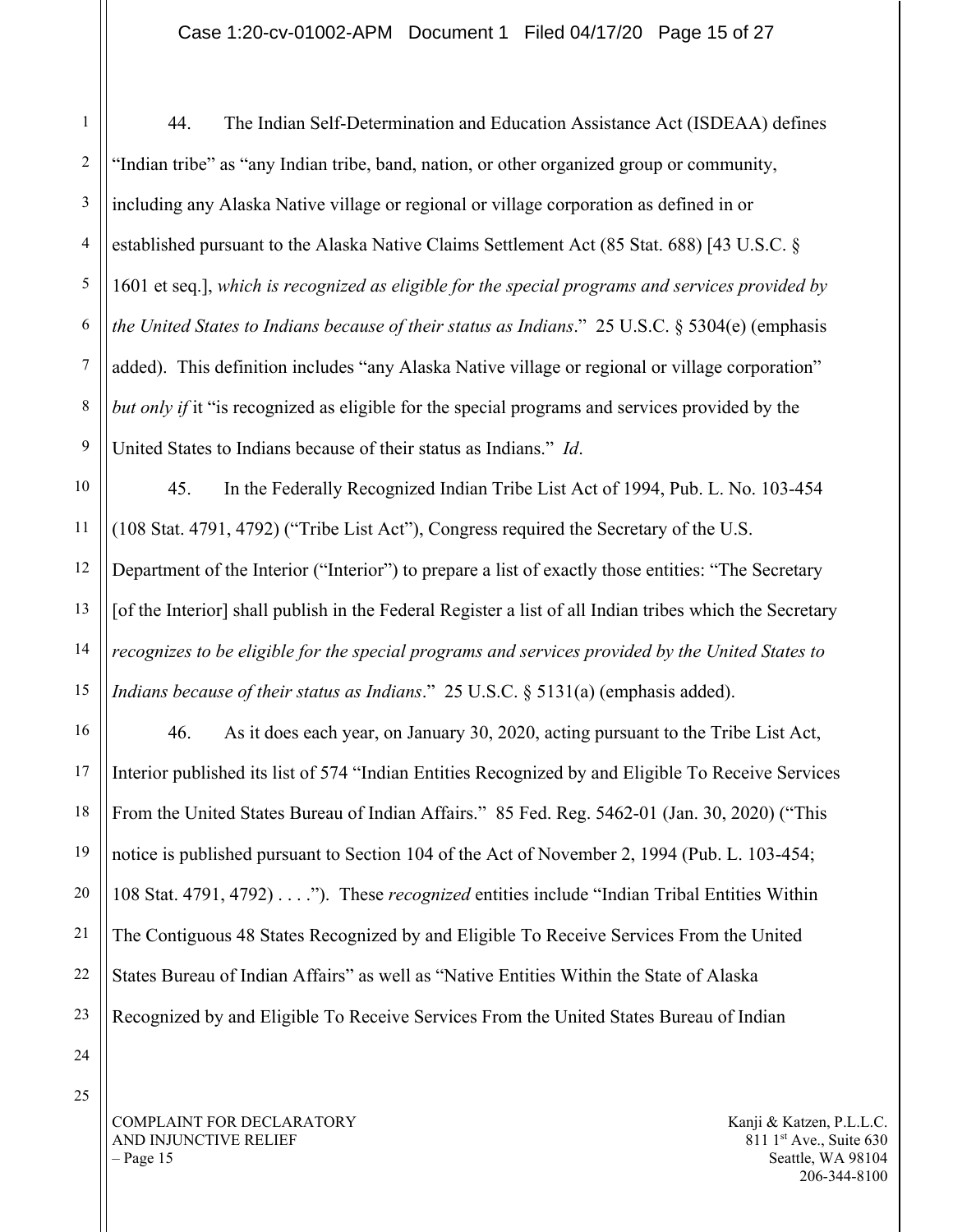1 2 Affairs." *Id.* at 5462, 5466 (noting "We have continued the practice of listing the Alaska Native entities separately for the purpose of facilitating identification of them.").

47. While this list of 574 federally recognized Indian tribes includes more than 200 Alaska Native villages, including Akiak, Asa'carsarmiut and ACSPI – who, like Chehalis, Tulalip and the Houlton Band, maintain a government-to-government relationship with the United States – *it does not include* any Alaskan Native regional or village *corporations* ("ANCs"). Because ANCs are not "recognized as eligible for the special programs and services provided by the United States to Indians because of their status as Indians," they are not "Indian Tribes" for purposes of Title V of the CARES Act. And because ANCs are not "Indian Tribes," they are not "Tribal governments," which Title V defines as "the recognized governing body of an Indian Tribe." Section  $601(g)(5)$ .

48. ANCs thus are not eligible to receive any Coronavirus Relief Fund payments under Title V of the CARES Act. The statutory language is unambiguous, and the Secretary must carry out the intent of Congress by disbursing relief funds to federally recognized Tribal governments, exclusive of ANCs. The Secretary does not have discretion to disregard Congress's mandate by designating and treating ANCs as "Tribal governments."

 49. This makes perfect sense. ANCs are not governments, they are for-profit corporations incorporated under the laws of the State of Alaska, created pursuant to the Alaska Native Claims Settlement Act (ANCSA). *See* 43 U.S.C. § 1602(g), (j) (defining Alaska Native regional corporations and village corporations). These private corporations, like other corporations, are owned by their shareholders, including non-Indian shareholders. And ANCs, like other corporations, have access to funding opportunities under other sections of the CARES Act, whereas Tribal governments are not eligible for all of those funding sources. Congress is

COMPLAINT FOR DECLARATORY AND INJUNCTIVE RELIEF  $-$  Page 16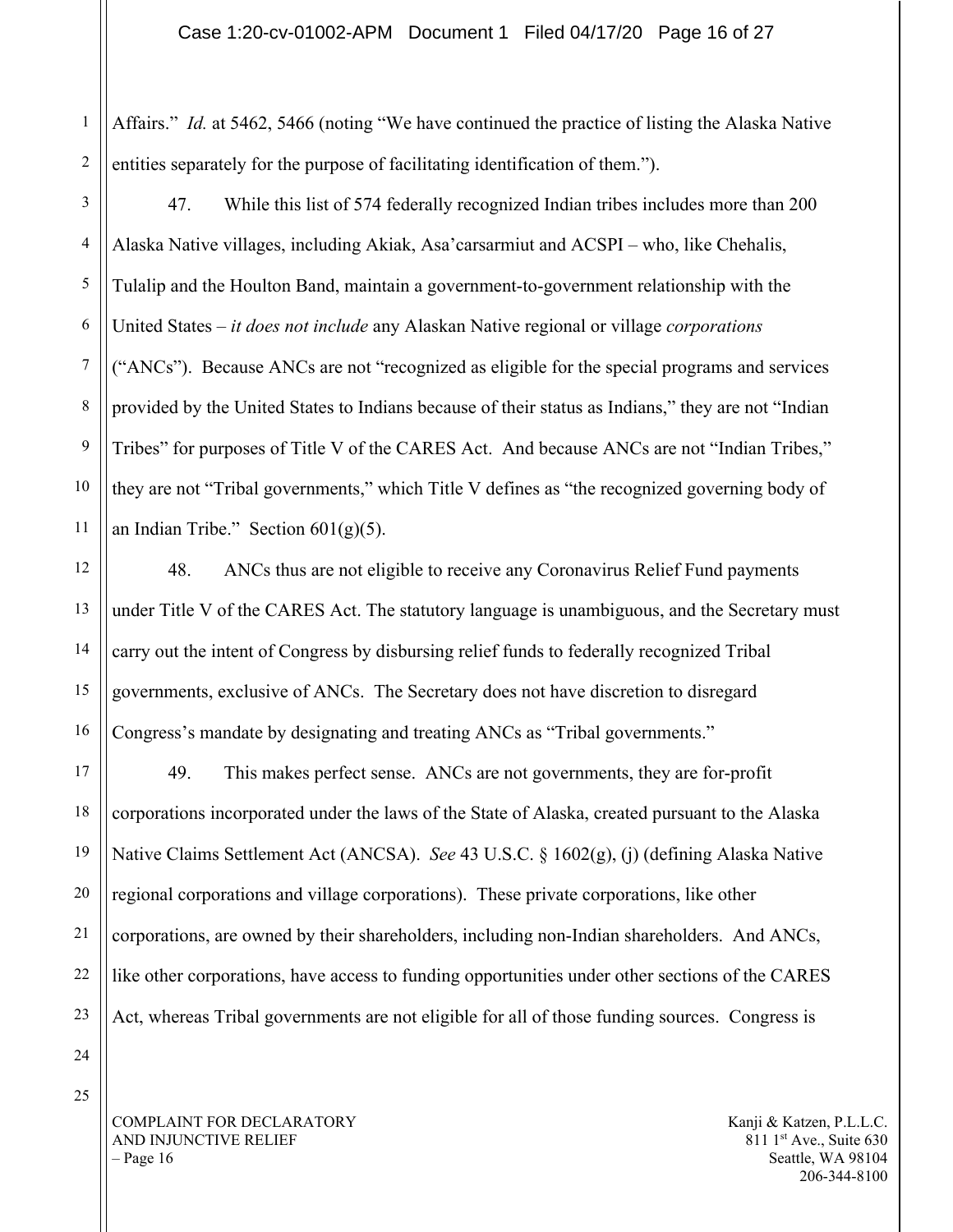1 2 clear that Title V relief funds are to supplement "*government*" budgets, not corporate coffers. Section  $601(d)(2)$ .

3 4 5 6 7 8 9 50. There are more than 230 separate ANCs, including 12 regional corporations and approximately 225 village corporations. $8$  The 12 regional corporations alone have over 138,000 shareholders,<sup>9</sup> and own scores of corporate subsidiaries, operating in all 50 states and countries across the globe.<sup>10</sup> Their business holdings include everything from construction to pipeline maintenance to real estate management to telecommunications to government and military contracting to environmental remediation to facilities maintenance to catering and camp services to venture capital and financial management to aerospace engineering.<sup>11</sup>

10 11 12 13 14 15 51. Nor do ANCs have "recognized governing bodies." A "recognized governing body" pertains to a political body that serves the interests of "citizens," the "body politic," not corporate shareholders. ANCs are not governments, they do not govern, and they do not provide government services. Instead, ANCs have corporate boards of directors and are owned by private individuals. *See* 43 U.S.C. § 1606(f) (providing that the management of regional corporations "shall be vested in a board of directors"). Because ANCs do not have "recognized

16

17

18

25

https://www.nana.com/regional/shareholder-relations/Shareholder-Preference/files/2017\_NRC\_One\_Sheet\_OVR\_0256\_1024\_Part1.pdf.

<sup>8</sup> Res. Dev. Council, *Alaska Native Corporations*, https://www.akrdc.org/alaska-native-corporations (last visited Apr. 15, 2020). A 13th Regional Corporation was also formed for non-resident Alaska Natives, but the current status of the 13th Regional Corporation is unclear. *See, e.g.*, ANCSA Reg'l Ass'n, *About* 

<sup>19</sup> *the Alaska Native Claims Settlement Act*, https://ancsaregional.com/about-ancsa/ (last visited Apr. 15, 2020) (noting that the 13th Regional Corporation was involuntarily dissolved by the State of Alaska in

<sup>20</sup> 2013).

<sup>9</sup> ANCSA Reg'l Ass'n, *Economic Impacts*, https://ancsaregional.com/economic-impacts/ (last visited Apr. 15, 2020).

<sup>21</sup> 22 10 Res. Dev. Council, *Alaska Native Corporations*, https://www.akrdc.org/alaska-native-corporations (last visited Apr. 15, 2020); NANA Reg'l Corp. Inc., *Overview* (May 17, 2017),

<sup>23</sup> 11 *See* Res. Dev. Council, *Alaska Native Corporations*, https://www.akrdc.org/alaska-native-corporations (last visited Apr. 15, 2020); Alaska Bus., *The 2019 Top 49ers*, https://digital.akbizmag.com/issue/october-

<sup>24</sup> 2019/the-2019-top-49ers/ (last visited Apr. 15, 2020).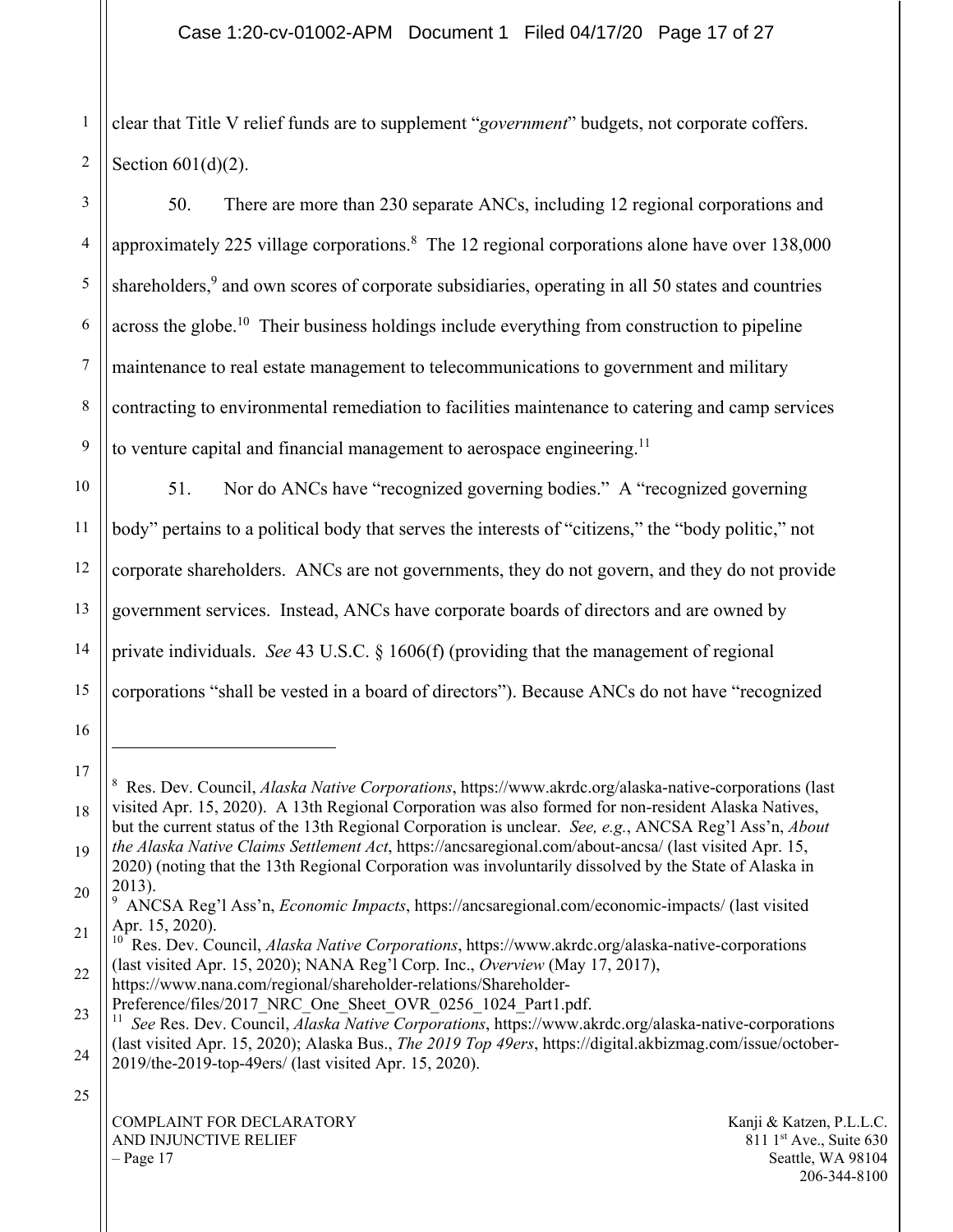1 2 governing bodies," they do not qualify as "Tribal governments" under Title V and are not eligible for relief funds.

3 4 5 6 7 8 9 10 11 12 13 14 52. Even if such boards could be characterized as "governing bodies," which they cannot, these boards are not "recognized." "Recognition" is an Indian law term of art that refers to entities with a government-to-government relationship with the United States, which ANCs simply do not have. While the Secretary of the Interior recognizes Tribal governments, they do not recognize as authoritative the so-called governing bodies of ANCs. *See*, *e.g.*, Indian Entities Recognized by and Eligible To Receive Services From the United States Bureau of Indian Affairs, 85 Fed. Reg. 5462-01, 5462 (Jan. 30, 2020) (Interior stating that "The listed Indian entities are acknowledged to have the immunities and privileges available to federally recognized Indian Tribes by virtue of their government-to-government relationship with the United States as well as the responsibilities, powers, limitations, and obligations of such Tribes."). ANCs openly represent in their own public-facing materials that they do not maintain a government-togovernment relationship with the United States.12

## **DEFENDANT'S DESIGNATION OF ALASKA NATIVE CORPORATIONS AS TRIBAL GOVERNMENTS VIOLATES THE CARES ACT**

53. Congress mandated that the Secretary only allocate and distribute Title V relief funds to federally recognized Tribal governments. Nevertheless, Defendant has determined to treat ANCs as "Tribal governments" for purposes of making these payments. Defendant's action is in violation of the CARES Act.

15

16

17

18

19

20

23

24

25

COMPLAINT FOR DECLARATORY AND INJUNCTIVE RELIEF  $-$  Page 18

<sup>21</sup>

<sup>22</sup>

<sup>12</sup> *See, e.g.*, ANCSA Reg'l Ass'n, *Overview of Entities Operating in the Twelve Regions*, https://ancsaregional.com/overview-of-entities/ (last visited Apr. 15, 2020) (stating that both regional corporations and village corporations "do not possess a government-to-government relationship with the federal government").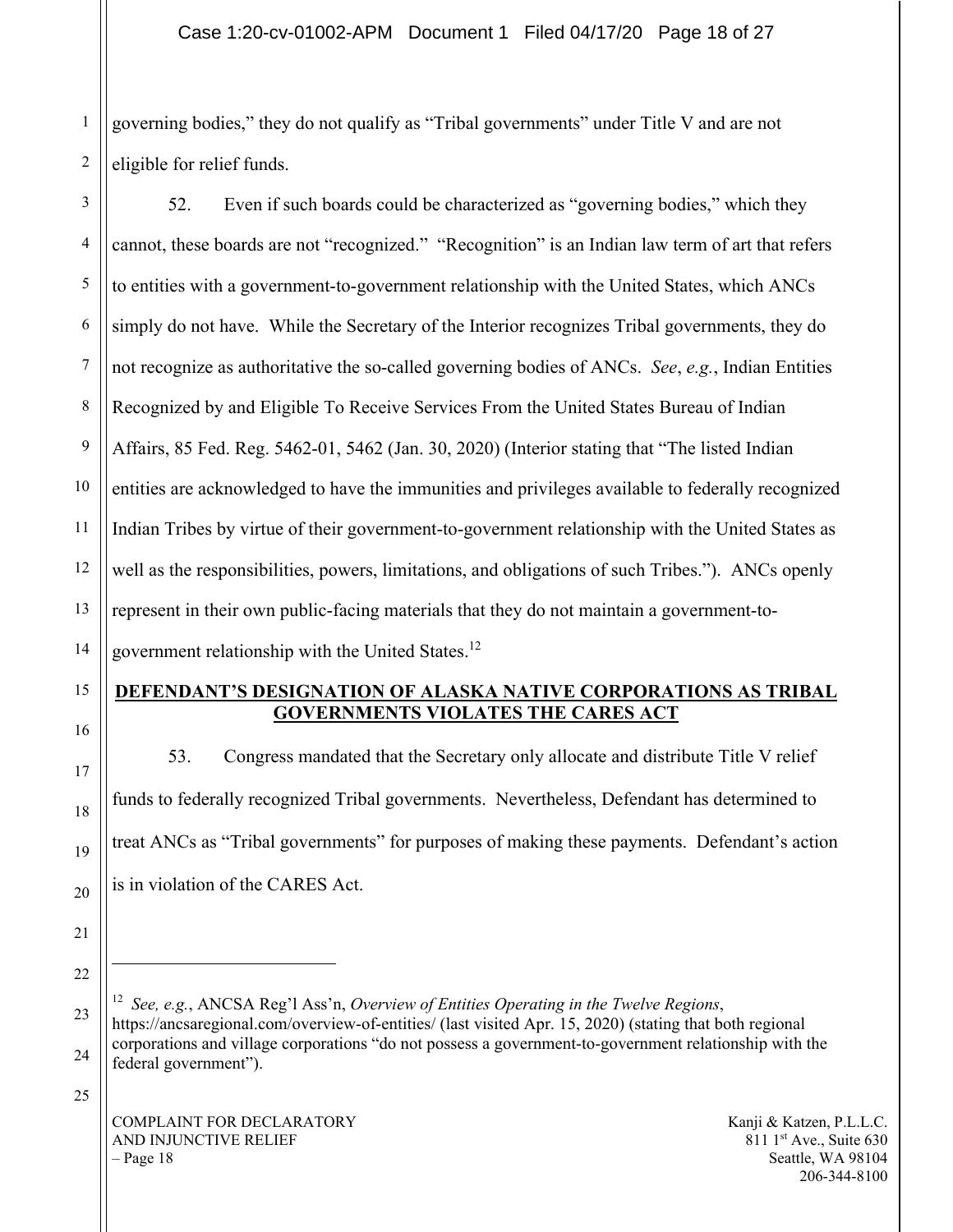4 54. In order to determine the amounts that would be paid to each Tribal government under Title V, and as a condition of funding, Defendant requested certain data from Tribal governments on or about Monday, April 13, 2020, publishing a Certification for Requested Tribal Data ("Certification") form on the Treasury website.13

55. The Certification form is clear that Defendant has determined to treat ANCs as Tribal governments for purposes of allocating and disbursing Title V Coronavirus Relief Funds. The Certification asks each funding applicant to state its "**Population:** Total number of *Indian Tribe* Citizens/Members/*Shareholders*, as of January 1, 2020" (italics added) and includes a Note defining "Indian Tribe" as "any Indian tribe, band, nation, or other organized group or community, including any Alaska Native village or regional or village corporation as defined in or established pursuant to the Alaska Native Claims Settlement Act (85 Stat. 688, 43 U.S.C. 1601 et seq.), which is recognized as eligible for the special programs and services provided by the United States to Indians because of their status as Indians."

14 15 16 17 18 19 20 21 22 56. The Certification also asks for "**Land Base:** Total number of land acres held by the Indian Tribe and any tribally-owned entity (to include entities in which the Indian Tribe maintains at least 51% ownership) as of January 1, 2020 (to include lands held in trust by the United States, owned in restricted fee status, owned in fee, or selected pursuant to the Alaska Native Claims Settlement Act)." Lands "selected pursuant to the Alaska Native Claims Settlement Act" are ANC-owned lands. In *Alaska v. Native Village of Venetie Tribal Government*, 522 U.S. 520 (1998), the Supreme Court explained that through ANCSA "Congress authorized the transfer of . . . approximately 44 million acres of Alaska land to state-chartered private business corporations," *id.* at 524, "without any restraints on alienation or significant use

23

24

25

1

2

3

5

6

7

8

9

10

11

12

13

13 U.S. Dep't of the Treasury, *Submission Required for Receipt of Coronavirus Relief Fund Payments*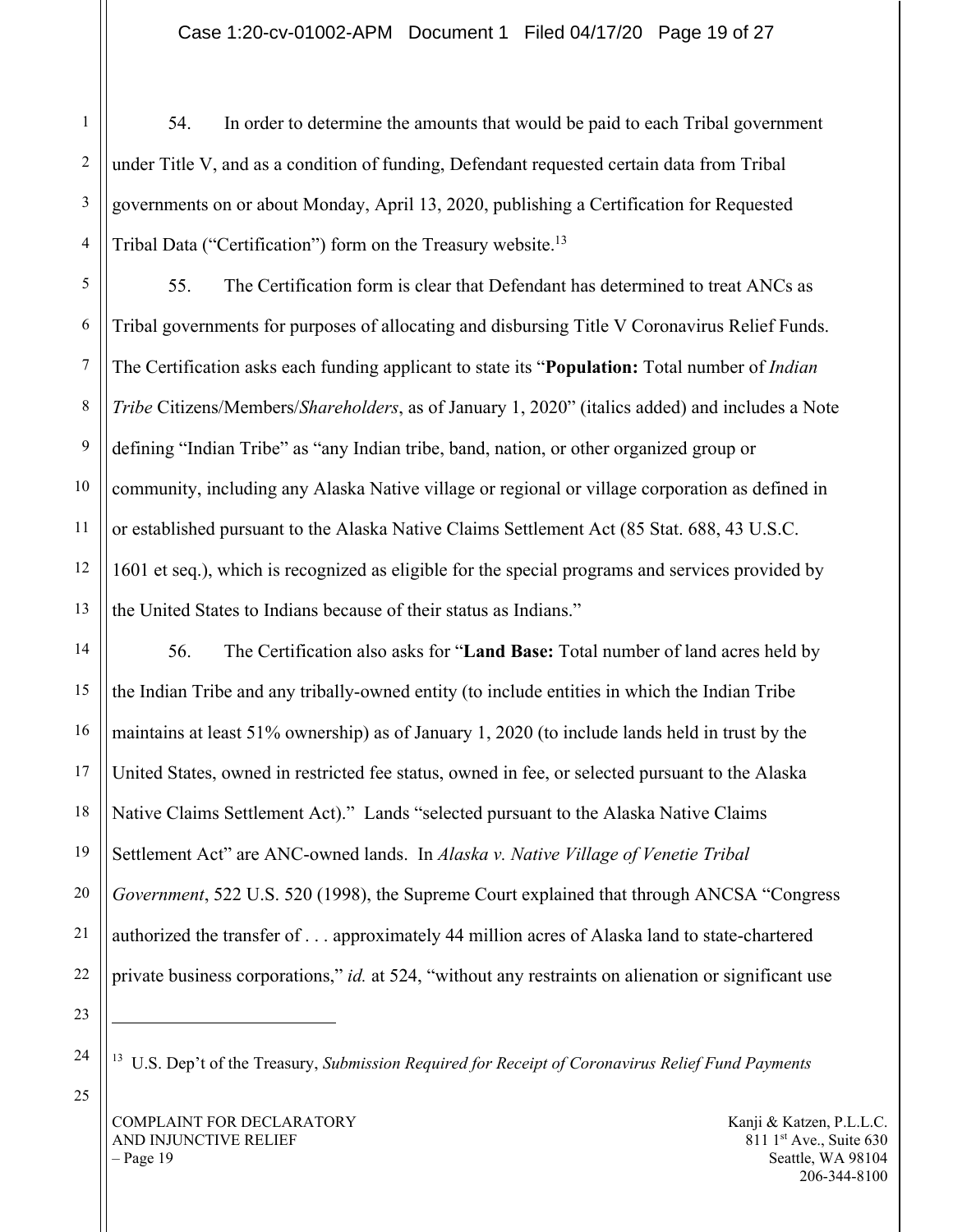1 2 3 restrictions, and with the goal of avoiding 'any permanent racially defined institutions, rights, privileges, or obligations," *id.* at 532-33 (citations omitted).<sup>14</sup> ANC-owned lands are *not* Indian country. *Id*.

4 5 6 7 8 9 10 11 12 57. The Treasury website provides that "Governments eligible for payments must provide payment information and required supporting documentation through the electronic [Certification] form accessible below. To ensure payments are made within the 30 day period specified by the CARES Act, governments must submit completed payment materials not later than 11:59 p.m. EDT on April 17, 2020. Eligible local and Tribal governments that do not provide required information—and in the case of a local government, the required certification by 11:59 p.m. EDT on April 17, 2020, may not receive any payment from the Fund."15 According to the website of the U.S. Department of the Interior, Indian Affairs, payments will be paid no later than April 24, 2020, once the recipient has registered through the web portal.<sup>16</sup>

13 14 15 58. Defendant's designation of ANCs as Tribal governments for purposes of allocating and distributing Title V Coronavirus Relief Funds is a final agency action for purposes of judicial review under 5 U.S.C. § 704.

16

17

18

19

20

# **PLAINTIFFS HAVE STANDING TO PURSUE THIS ACTION**

59. Defendant's action threatens Plaintiffs with imminent, irreparable injury. Each of the Plaintiffs has submitted its Certification with all required information to the Secretary to

(Apr. 13, 2020), https://forms.treasury.gov/caresact/stateandlocal.

21 22 23 24 14 *See also* ANCSA Reg'l Ass'n, *Overview of Entities Operating in the Twelve Regions*, https://ancsaregional.com/overview-of-entities/ (last visited Apr. 15, 2020) ("Through ANCSA, Alaska Native corporations hold title to roughly 44 million acres of land held in private corporate ownership."). 15 U.S. Dep't of the Treasury, *The CARES Act Provides Assistance for State and Local Governments*, https://home.treasury.gov/policy-issues/cares/state-and-local-governments (last visited Apr. 16, 2020). 16 Indian Affairs, U.S. Dep't of the Interior, *Indian Affairs to Assist Tribes Eligible to Receive Funding from Treasury Under the Coronavirus Relief Fund* (Apr. 14, 2020), https://www.bia.gov/as-ia/opa/onlinepress-release/indian-affairs-assist-tribes-eligible-receive-funding-treasury-under.

25

COMPLAINT FOR DECLARATORY AND INJUNCTIVE RELIEF  $-$  Page 20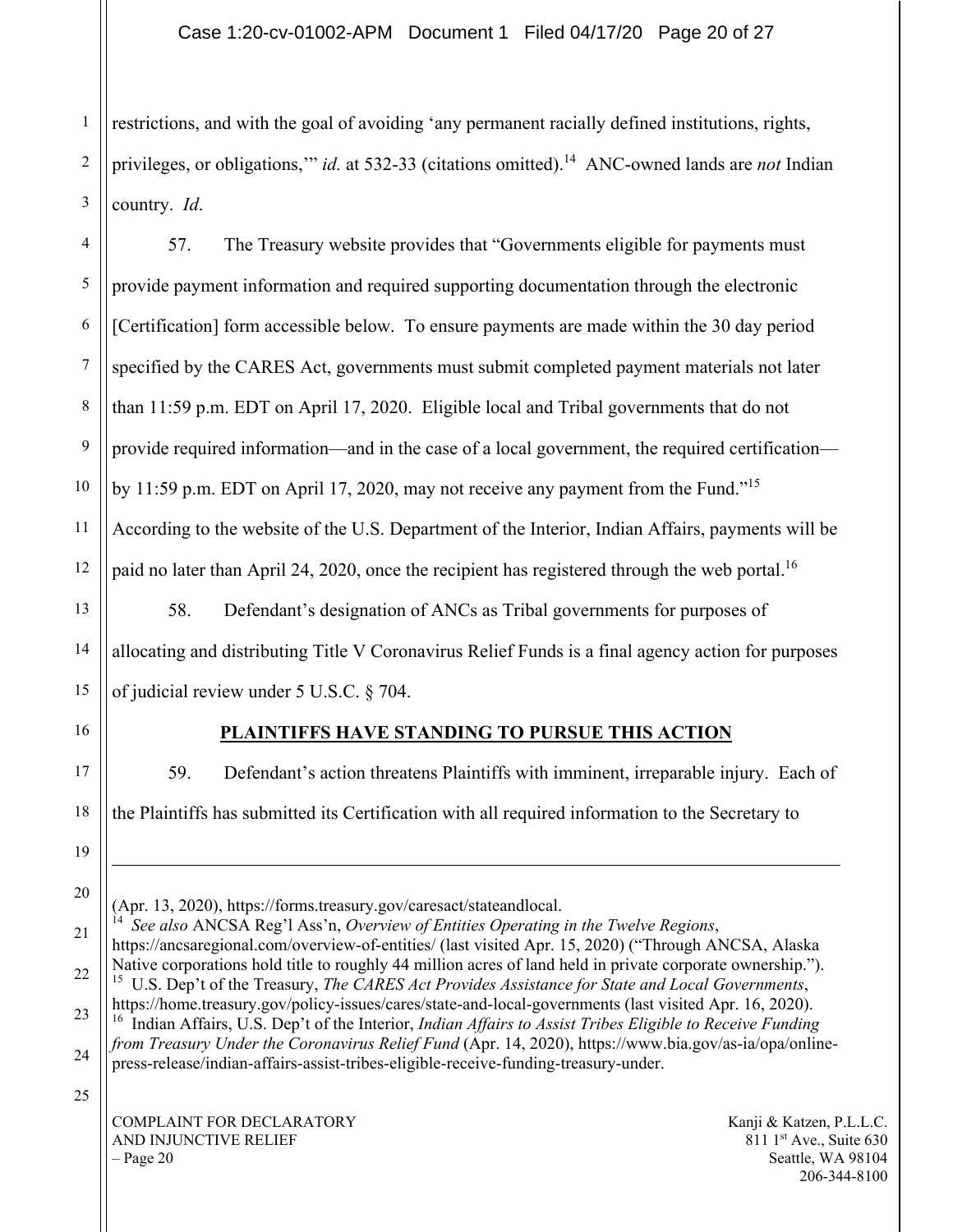receive funds under Title V. Defendant must distribute these funds by April 26, 2020.

2 3 4 5 6 7 8 60. Once Defendant allocates and distributes the defined, limited pool of Title V Coronavirus Relief Funds to Tribal governments, inclusive of ANCs, Plaintiffs will lose any access or ability to receive the portion of that limited pool illegally appropriated to the ANCs. Plaintiffs are in dire need of these funds to cover the governmental costs resulting from the increased and necessary expenditures associated with the COVID-19 pandemic. Plaintiffs' most recent budgets did not account for the tremendous financial strain that the pandemic would place on their governmental operations.

9 10 11 12 13 14 15 16 61. The Chehalis Tribe is providing a broad array of unbudgeted emergency services, including, for example, daily operation of its Incident Operation Center, COVID-19 clinical work, delivering meals to elders and children no longer able to attend school as a result of the State of Washington's school closure, increased cleaning and sanitation supplies, accounting services associated with tracking expenditures above normal budgeted activity, and planning for reopening of tribal government. Chehalis has been forced to maintain all essential services for its citizens despite a reservation-wide shelter-in-place State of Emergency order and the closure of its tribal government and virtually all of its tribal enterprises.

17 18 19 20 21 22 23 24 62. The Tulalip Tribes likewise face daunting governmental challenges as a result of the COVID-19 pandemic. Tulalip has appointed a new Tulalip Health Officer, passed a Communicable Disease Ordinance and instituted isolation protocol, increased its COVID-19 testing capabilities so that tribal members can be tested at the Tulalip Health Clinic, transformed the Clinic into an acute health care clinic, directed the Clinic to obtain additional PPE, and purchased an additional ambulance for the Tulalip Fire District to meet emergency health needs. Tulalip has also borne increased costs for food distribution programs for children, elders and general welfare payments to assist tribal members in preparing to shelter-in-place by purchasing

25

1

COMPLAINT FOR DECLARATORY AND INJUNCTIVE RELIEF  $-$  Page 21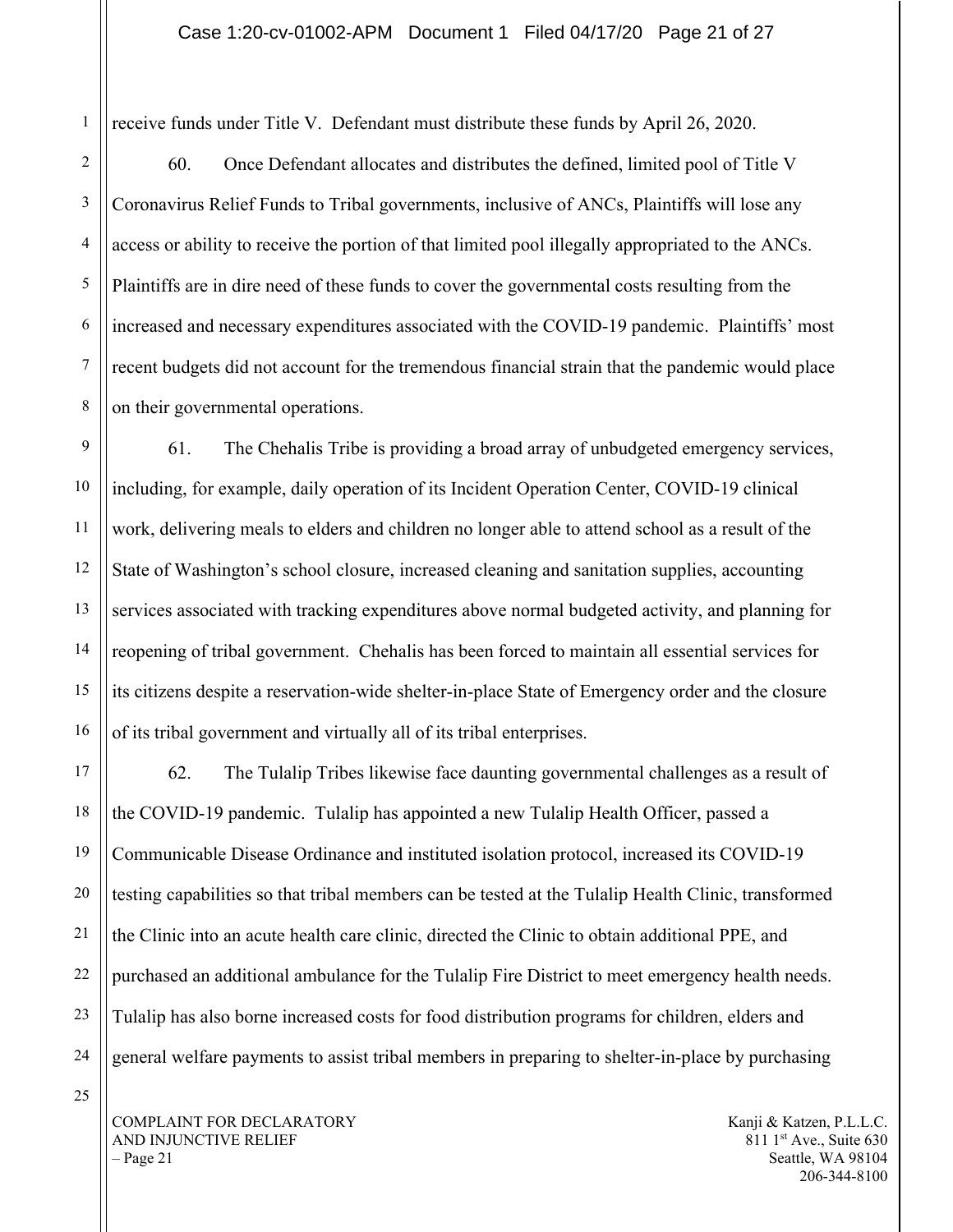1 2 food and cleaning supplies, the payment of administrative leave and emergency leave for all employees.

63. The Houlton Band, Akiak, Asa'carsarmiut and ACSPI have also incurred unbudgeted expenses as they respond to the COVID-19 pandemic and protect the health and safety of their citizens.

6 8 9 10 64. The increased and necessary expenditures by Plaintiffs and other federally recognized Tribal governments resulting from the devastating impacts of the COVID-19 pandemic are exactly the costs that Congress intended the Coronavirus Relief Funds to cover. Congress did not intend for these funds to be paid to private, for-profit corporations, who seek to maximize financial return for their tens of thousands of individual shareholders.

65. Two scenarios illustrate the injury caused by Defendant's designation of ANCs as Tribal governments for purposes of allocating and distributing Title V Coronavirus Relief Funds. Under the first scenario, if Defendant allocates the \$8,000,000,000 equally among all 574 federally recognized Tribal governments, each Tribal government would receive just under \$14,000,000. If Defendant includes the 237 ANCs, however, an equal allocation among all 811 entities would reduce that amount to less than \$10,000,000, a difference of more than \$4,000,000 for each of the 574 federally recognized Tribal governments. Plaintiffs would thus lose approximately 30% of their properly allocated share of Title V funds through the illegal appropriation of those funds to ANCs.

66. Under the second scenario, Defendant may allocate the \$8,000,000,000 considering the population, land base, employees, and expenditures of each Tribal government. The data requested by the Certification form indicates that the Secretary is considering this approach. Under this approach, the ANCs will have an outsized impact. Together, the ANCs

25

3

4

5

7

11

12

13

14

15

16

17

18

19

20

21

22

23

24

COMPLAINT FOR DECLARATORY AND INJUNCTIVE RELIEF – Page 22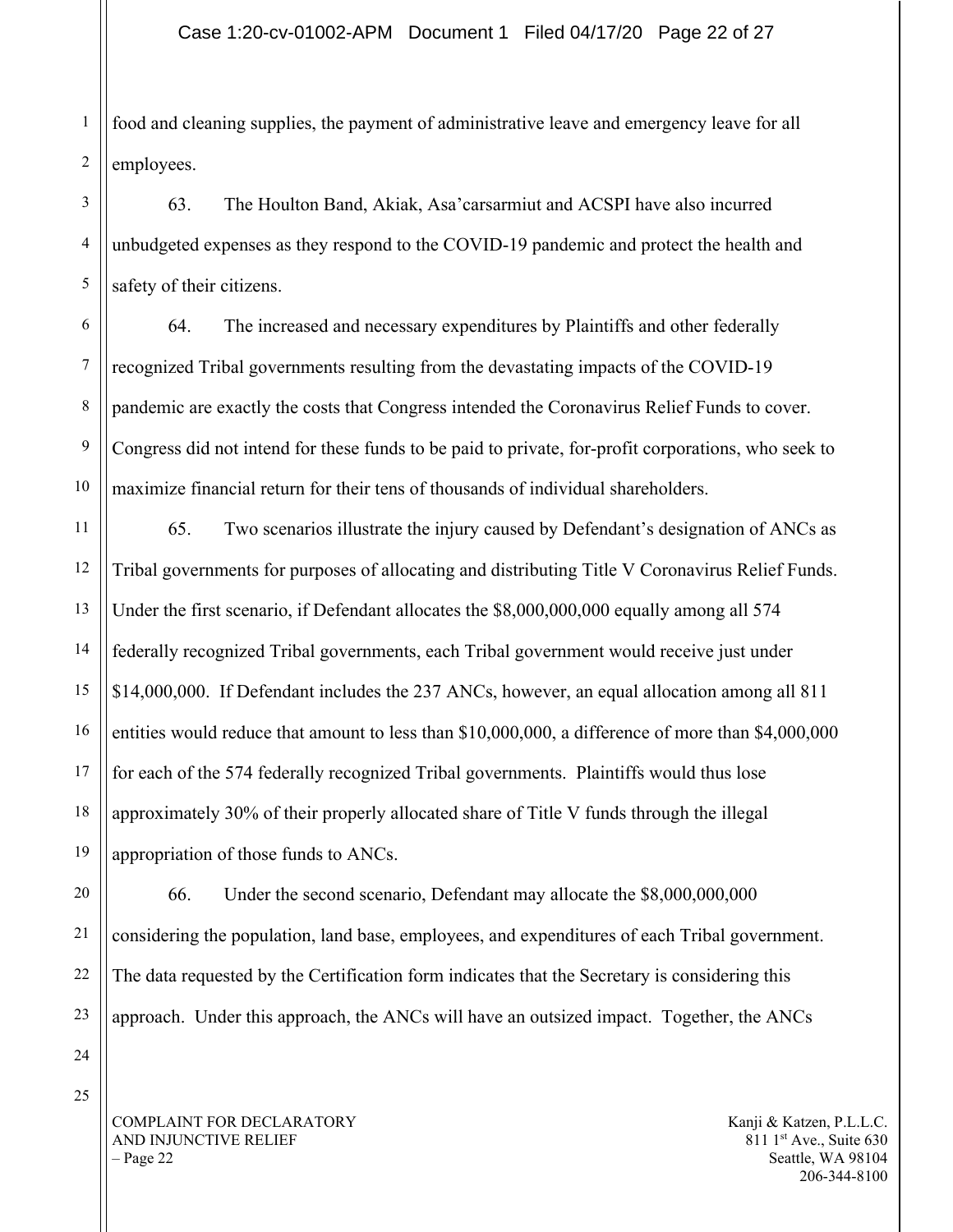#### Case 1:20-cv-01002-APM Document 1 Filed 04/17/20 Page 23 of 27

1 2 3 4 5 6 7 8 own approximately 44 million acres of land.<sup>17</sup> These landholdings are equivalent to the total trust land base of *all federally recognized Tribal governments* in the lower-48 states combined.18 The 12 regional ANCs alone have over 138,000 shareholders, employ more than 43,000 people worldwide, and generated more than \$10.5 billion in revenues in  $2018$ <sup>19</sup> Under any formula that considers ANCs' corporate shareholders, land base, employees, and expenditures, the relief funds available to federally recognized Tribal governments, including Chehalis, Tulalip, the Houlton Band, Akiak, Asa'carsarmiut and ACSPI will be vastly reduced, given their more modest population, land base, and economic size.

9 10 11 12 13 14 15 16 17 67. Under either scenario, because some ANCs are closely affiliated with federally recognized Alaska Native villages, and many corporate shareholders are tribal members, some entities in Alaska would effectively "double dip" (in some cases "triple dip") from the limited pool of funds, with the same community receiving duplicative funding – one allotted to the corporation(s), and the other directly to the federally recognized Tribal government. On the other hand, if the Secretary properly allocates and distributes Title V funds directly to federally recognized Tribal governments only, Alaska Native villages may use their funds in partnership with ANCs if they determine that is the most effective way to meet the needs of their communities, consistent with the other requirements of the Act.

18 19

20

25

21 22 18 Office of the Special Tr. for American Indians, U.S. Dep't of the Interior, *OST Statistics and Facts*, https://www.doi.gov/ost/about\_us/Statistics-and-Facts (last visited Apr. 15, 2020) ("The Indian trust consists of 55 million surface acres and 57 million acres of subsurface minerals estates held in trust by the

COMPLAINT FOR DECLARATORY AND INJUNCTIVE RELIEF  $-$  Page 23

<sup>17</sup> Res. Dev. Council, *Alaska Native Corporations*, https://www.akrdc.org/alaska-native-corporations (last visited Apr. 15, 2020).

<sup>23</sup> United States for American Indians, Indian tribes and Alaska Natives. Over 11 million acres belong to individual Indians and nearly 44 million acres are held in trust for Indian tribes.").

<sup>24</sup> 19 *See* Res. Dev. Council, *Alaska Native Corporations*, https://www.akrdc.org/alaska-native-corporations (last visited Apr. 15, 2020).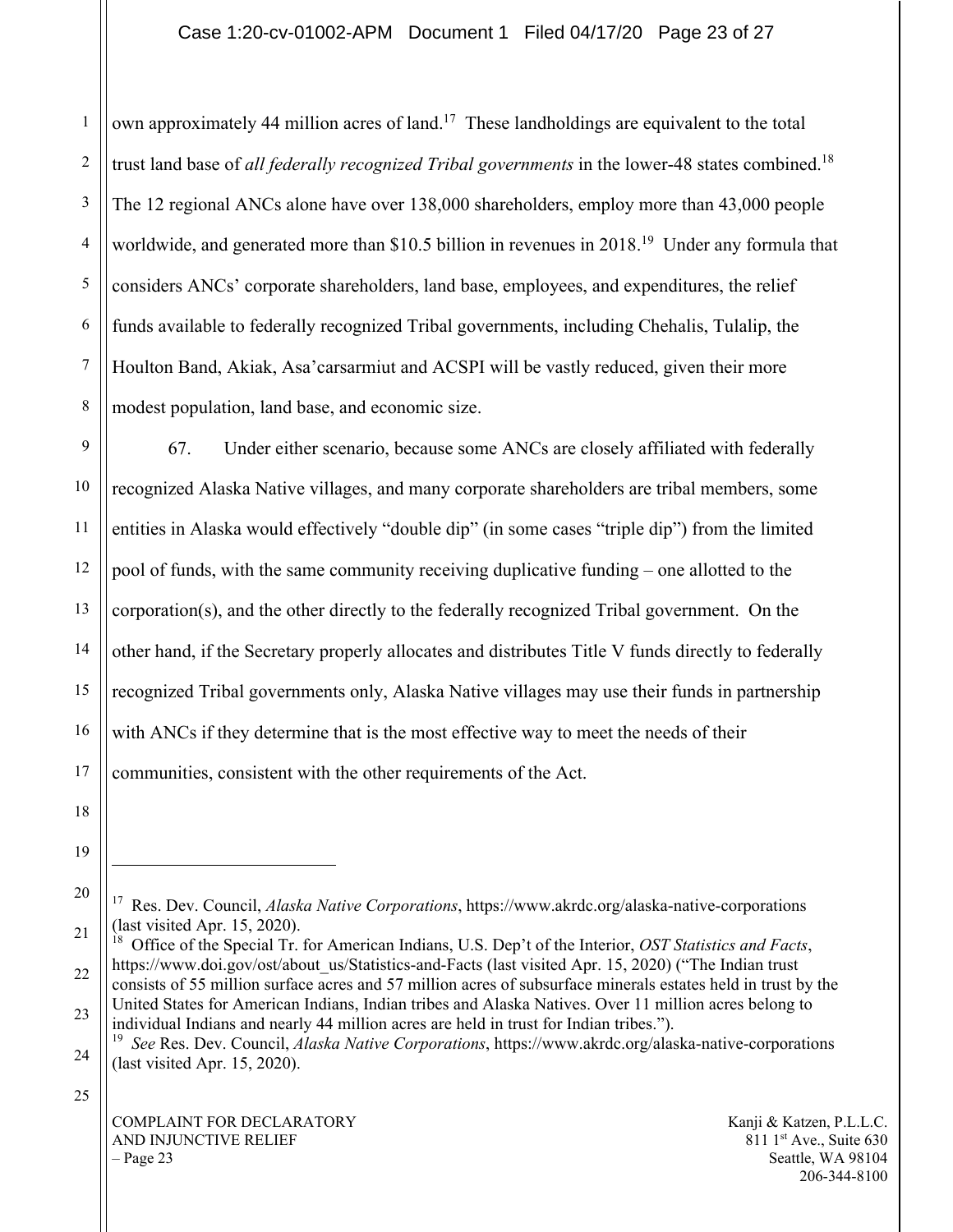Case 1:20-cv-01002-APM Document 1 Filed 04/17/20 Page 24 of 27

 68. This Court can redress Plaintiffs' injury caused by Defendant by awarding declaratory and injunctive relief enjoining Defendant not to treat ANCs as Tribal governments for purposes of allocating and distributing Title V Coronavirus Relief Funds, and enjoining the Secretary to allocate and disburse all \$8,000,000,000 reserved by Congress under Title V to federally recognized Tribal governments, exclusive of ANCs, according to a reasonable formula consistent with the CARES Act.

#### **COUNT I**

## **(Declaratory and Injunctive Relief under 5 U.S.C. § 706 and 28 U.S.C. §§ 2201-2202)**

69. Plaintiffs restate, reallege, and incorporate by reference all preceding paragraphs and allegations.

70. The APA authorizes judicial review of federal agency actions. 5 U.S.C. § 702. 71. The APA provides that the reviewing Court shall hold unlawful and set aside agency action, findings, and conclusions found to be arbitrary, capricious, an abuse of discretion, or otherwise not in accordance with law. 5 U.S.C.  $\S$  706(2)(A). It further provides that a reviewing Court shall hold unlawful and set aside agency action, findings, and conclusions found to be in excess of statutory jurisdiction, authority, or limitations, or short of statutory right. 5 U.S.C. § 706(2)(C).

72. Under Title V of the CARES Act, Alaska Native regional corporations and village corporations do not meet the statutory definition of "Tribal government," do not meet the statutory definition of "Indian Tribe," and do not have a "recognized governing body."

73. By designating ANCs as Tribal governments for purposes of allocating and distributing Title V Coronavirus Relief Funds, the Secretary has acted in a manner that is arbitrary, capricious, an abuse of discretion, and not in accordance with law, in violation of the

25

1

2

3

4

5

6

7

8

9

10

11

12

13

14

15

16

17

18

19

20

21

22

23

24

COMPLAINT FOR DECLARATORY AND INJUNCTIVE RELIEF – Page 24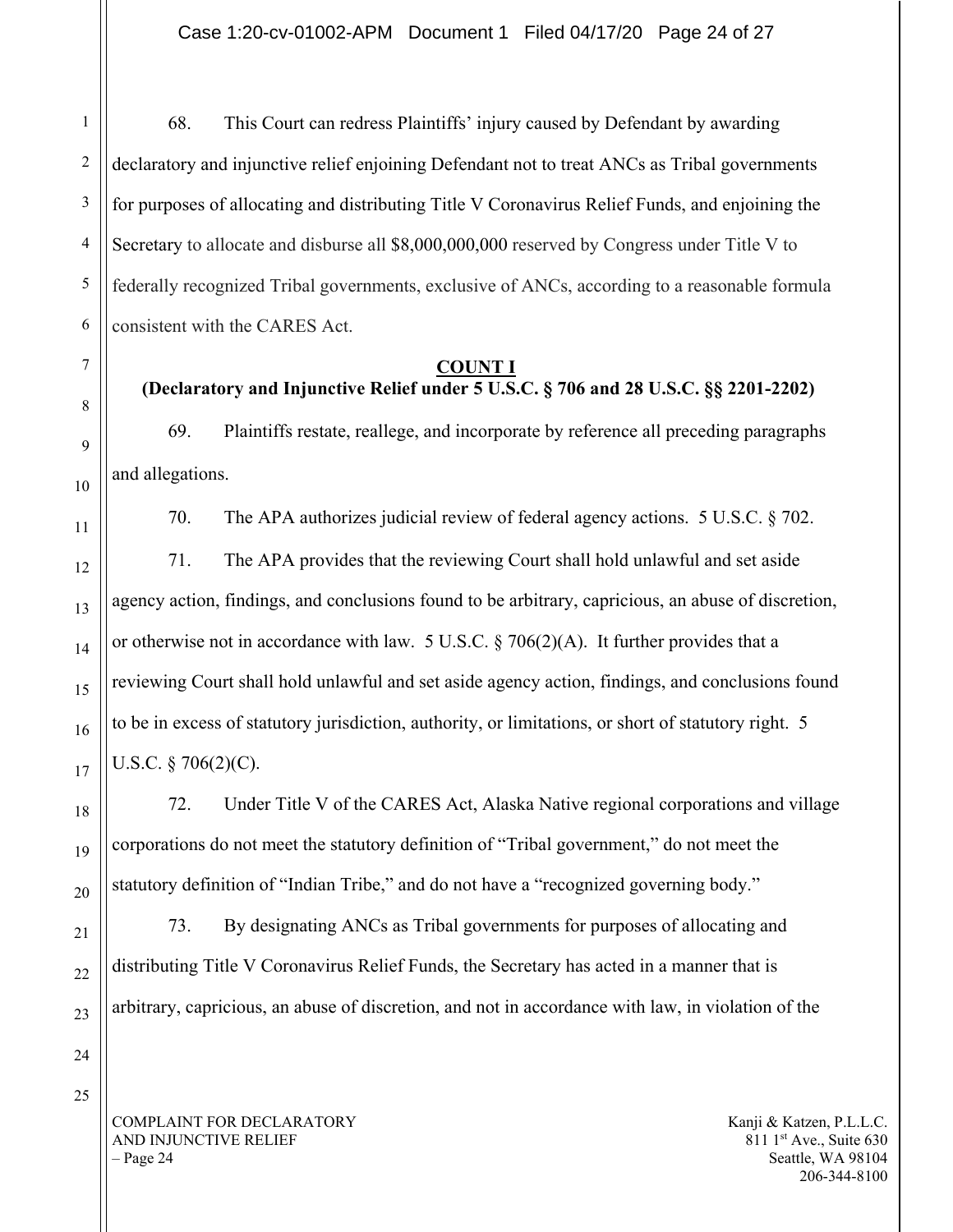1 2 CARES Act and the APA, 5 U.S.C. §§ 701-706. Plaintiffs are entitled to an order declaring the same.

74. By designating ANCs as Tribal governments for purposes of allocating and distributing Title V Coronavirus Relief Funds, the Secretary has acted in a manner that is in excess of statutory jurisdiction, authority, or limitations, or short of statutory right, in violation of the CARES Act and the APA, 5 U.S.C. §§ 701-706. Plaintiffs are entitled to an order declaring the same.

 75. Plaintiffs are entitled to a preliminary and permanent injunction enjoining the Secretary not to designate or otherwise treat ANCs as Tribal governments for purposes of allocating and distributing Title V Coronavirus Relief Funds, and enjoining the Secretary to allocate and disburse all \$8,000,000,000 reserved by Congress to federally recognized Tribal governments, exclusive of ANCs, according to a reasonable formula consistent with the CARES Act.

#### **PRAYER FOR RELEF**

WHEREFORE, Plaintiffs respectfully request that this Court:

76. Enter a declaratory judgment pursuant to 28 U.S.C. § 2201 in favor of Plaintiffs that Defendant's designation of Alaska Native regional corporations and village corporations as Tribal governments for purposes of allocating and distributing Title V Coronavirus Relief Funds is arbitrary and capricious, an abuse of discretion, and otherwise not in accordance with law.

77. Enter a declaratory judgment pursuant to 28 U.S.C. § 2201 in favor of Plaintiffs that Defendant's designation of Alaska Native regional corporations and village corporations as Tribal governments for purposes of allocating and distributing Title V Coronavirus Relief Funds is in excess of Defendant's statutory jurisdiction, authority, limitations, or short of statutory right.

25

COMPLAINT FOR DECLARATORY AND INJUNCTIVE RELIEF – Page 25

Kanji & Katzen, P.L.L.C. 811 1<sup>st</sup> Ave., Suite 630 Seattle, WA 98104 206-344-8100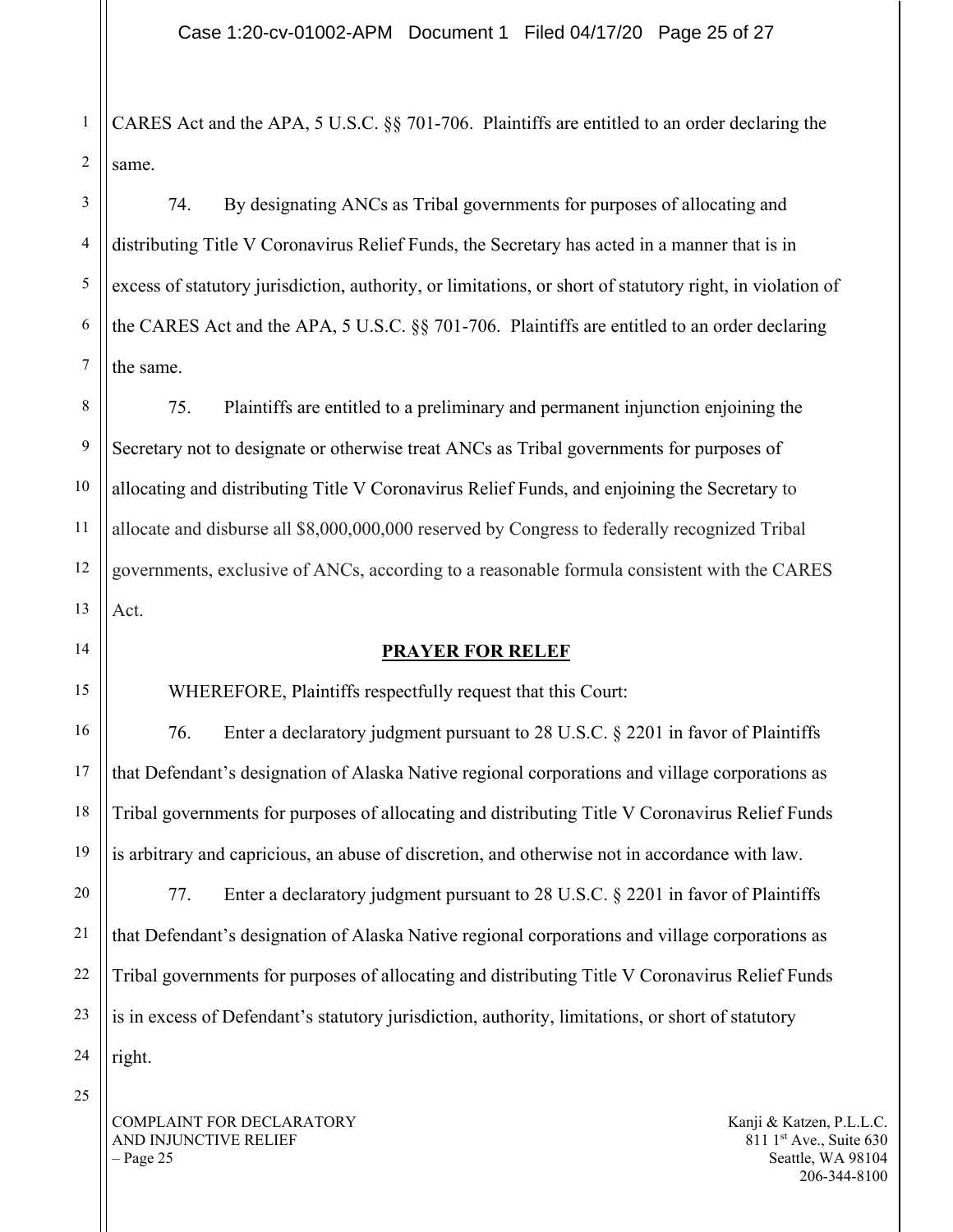| 1              | Preliminarily and permanently enjoin Defendant not to designate or otherwise<br>78.                                                                                     |  |  |  |
|----------------|-------------------------------------------------------------------------------------------------------------------------------------------------------------------------|--|--|--|
| $\overline{2}$ | treat Alaska Native regional corporations and village corporations as Tribal governments for                                                                            |  |  |  |
| 3              | purposes of allocating and distributing Title V Coronavirus Relief Funds, and enjoining the                                                                             |  |  |  |
| 4              | Secretary to allocate and disburse all \$8,000,000,000 reserved by Congress to federally                                                                                |  |  |  |
| 5              | recognized Tribal governments, exclusive of Alaska Native regional corporations and village                                                                             |  |  |  |
| 6              | corporations, according to a reasonable formula consistent with the CARES Act.                                                                                          |  |  |  |
| 7              | 79.<br>Award Plaintiffs their reasonable attorney's fees, costs and such other relief as the                                                                            |  |  |  |
| $8\phantom{1}$ | Court deems just and appropriate.                                                                                                                                       |  |  |  |
| 9              | Dated this 16 <sup>th</sup> day of April, 2020.                                                                                                                         |  |  |  |
| $10\,$         |                                                                                                                                                                         |  |  |  |
| 11             | KANJI & KATZEN, P.L.L.C.                                                                                                                                                |  |  |  |
| 12             | /s/ Riyaz A. Kanji                                                                                                                                                      |  |  |  |
| 13             | Riyaz A. Kanji, D.C. Bar # 455165<br>303 Detroit Street, Suite 400                                                                                                      |  |  |  |
| 14             | Ann Arbor, MI 48104                                                                                                                                                     |  |  |  |
|                | Telephone: 734-769-5400<br>Email: rkanji@kanjikatzen.com                                                                                                                |  |  |  |
| 15             |                                                                                                                                                                         |  |  |  |
| 16             | /s/ Cory J. Albright<br>Cory J. Albright, D.C. Bar Application Pending                                                                                                  |  |  |  |
| 17             | WSBA #31493                                                                                                                                                             |  |  |  |
|                | 811 1st Avenue, Suite 630                                                                                                                                               |  |  |  |
| 18             | Seattle, WA 98104<br>Telephone: 206-344-8100                                                                                                                            |  |  |  |
| 19             | Email: calbright@kanjikatzen.com                                                                                                                                        |  |  |  |
| 20             | Co-Counsel for the Confederated Tribes of the                                                                                                                           |  |  |  |
| 21             | Chehalis Reservation and the Tulalip Tribes                                                                                                                             |  |  |  |
| 22             | Counsel for the Houlton Band of Maliseet Indians,<br>Akiak Native Community, Asa'carsarmiut Tribe                                                                       |  |  |  |
| 23             | and Aleut Community of St. Paul Island                                                                                                                                  |  |  |  |
| 24             |                                                                                                                                                                         |  |  |  |
| 25             |                                                                                                                                                                         |  |  |  |
|                | COMPLAINT FOR DECLARATORY<br>Kanji & Katzen, P.L.L.C.<br>AND INJUNCTIVE RELIEF<br>811 1 <sup>st</sup> Ave., Suite 630<br>Seattle, WA 98104<br>– Page 26<br>206-344-8100 |  |  |  |

 $\parallel$